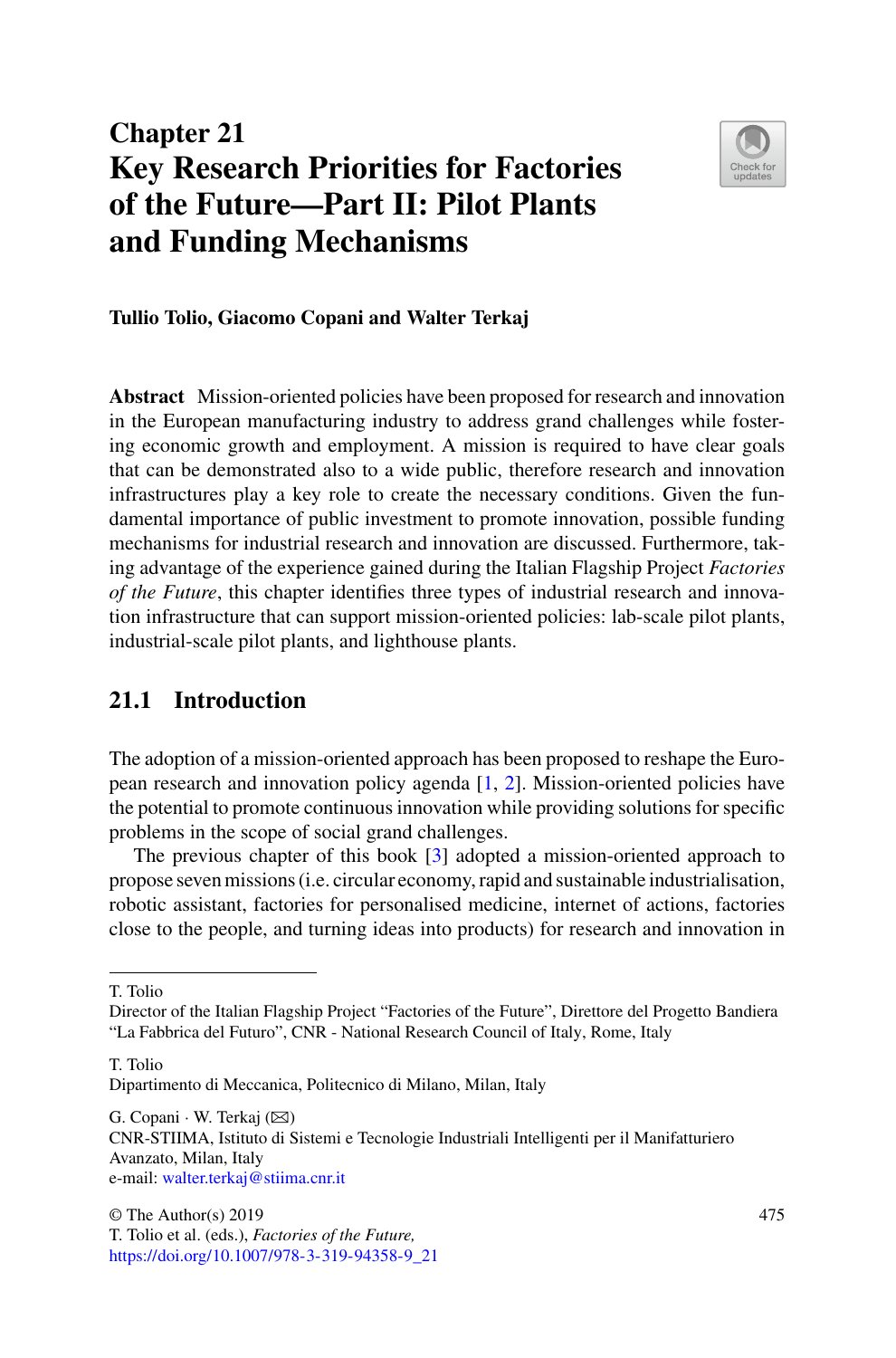manufacturing industry. These missions were designed taking inspiration from the scientific results of the Flagship Project *Factories of the Future* [\[4\]](#page-18-3).

A mission-oriented approach requires the participation of the civil society both for the identification of the social challenges to be addressed and for the assessment of the results. This chapter deals with the problem of funding mission-related projects and demonstrating their results. Also in this case, the organisation and results of the Flagship Project *Factories of the Future* provided valuable input. Indeed, the flagship project designed open calls for proposals and funded small-sized research projects aimed at realizing hardware and software prototypes demonstrating the key scientific and industrial results [\[4\]](#page-18-3). These research projects share common traits with *mission projects* defined in the scope of a mission-oriented approach [\[1\]](#page-18-0).

Section [21.2](#page-1-0) analyses which are the current initiatives and possible funding mechanisms to implement mission-oriented policies. In particular, the need of proving the results of mission-oriented policies leads to design and develop appropriate research and innovation infrastructures that can be accessed by a large set of stakeholders. Therefore, Sect. [21.3](#page-6-0) presents three types of industrial pilot plant that can support industrial research and innovation: lab-scale pilot plants, industrial-scale pilot plants, and lighthouse plants. Relevant examples of ongoing initiatives are presented for each type of pilot plant.

### <span id="page-1-0"></span>**21.2 Funding Industrial Research and Innovation**

Research and innovation play a relevant role in relation to the prosperity, health and wellbeing of the citizens in Italy and Europe. In this perspective, the public policy to support research and innovation is crucial to fund, activate, and encourage actions and players. After analysing the current research and innovation policy context (Sect. [21.2.1\)](#page-1-1), this section presents a theoretical framework to address the main challenges related to research and innovation funding (Sect. [21.2.2\)](#page-5-0).

# <span id="page-1-1"></span>*21.2.1 Current Research and Innovation Policy Context and Challenges*

Due to the fundamental role of manufacturing for guaranteeing sustainable growth and social welfare [\[4,](#page-18-3) [5\]](#page-18-4), especially after the recent financial crisis, the European Commission, member states and regions have devoted considerable resources to support manufacturing research and innovation during the last decade, launching a wide number of programs and initiatives.

At European level, the Commission promoted Public-Private Partnerships (PPPs) to strategically address and manage research and innovation programs. In Manufacturing, the PPPs *Factories of the Future* (FoF),<sup>1</sup> Sustainable *Process Industry* 

<span id="page-1-2"></span>[<sup>1</sup>http://ec.europa.eu/research/industrial\\_technologies/factories-of-the-future\\_en.html.](http://ec.europa.eu/research/industrial_technologies/factories-of-the-future_en.html)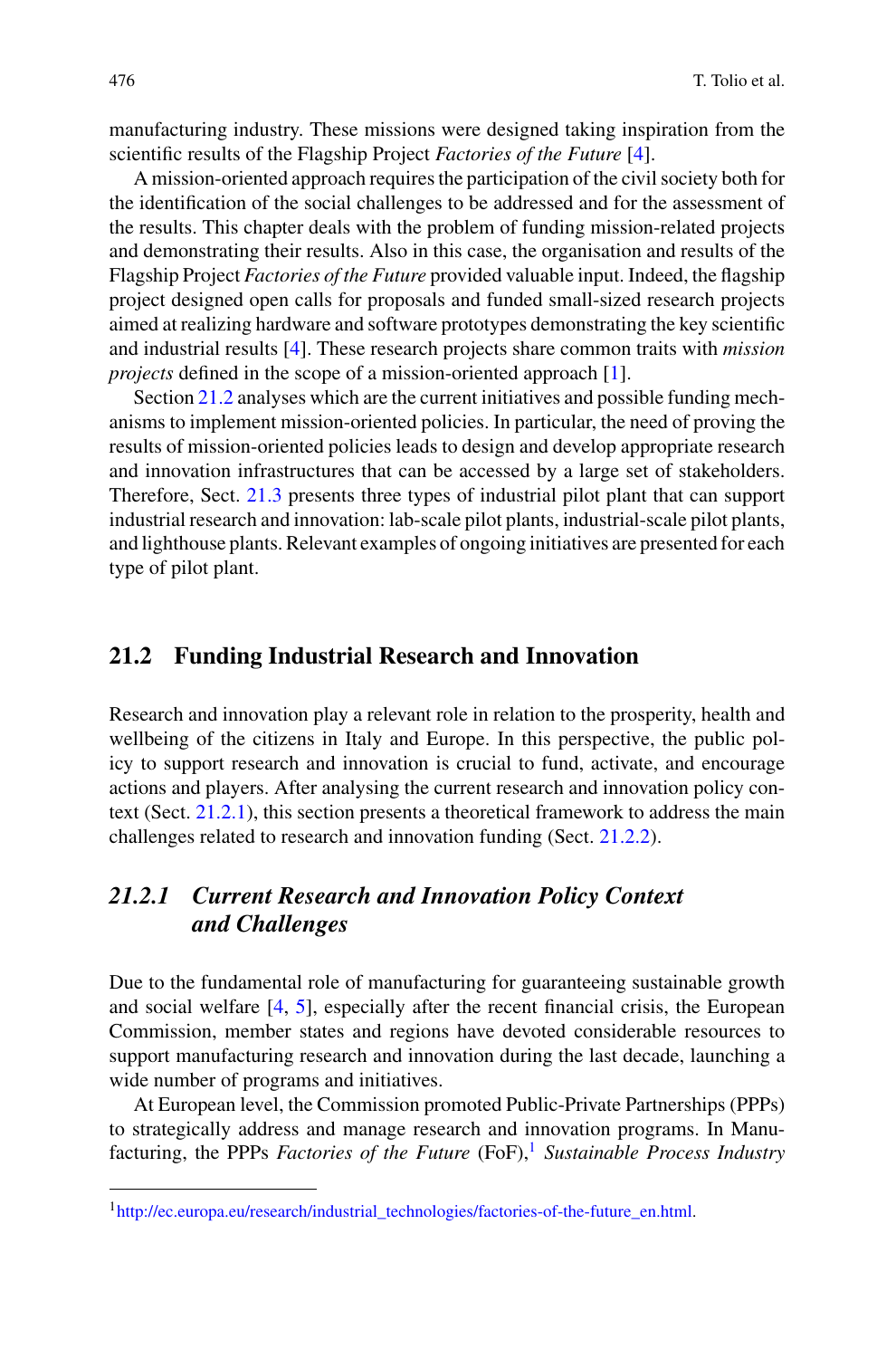*through Resource and Energy Efficiency* (SPIRE),[2](#page-2-0) *Robotics*, [3](#page-2-1) and *Photonics*[4](#page-2-2) were established. In order to address specific innovation and uptake challenges, further initiatives were launched, such as the programs *FTIPilots*,<sup>[5](#page-2-3)</sup> the *SME Instrument*<sup>[6](#page-2-4)</sup> and the *Knowledge and Innovation Communities* (KICs[\)7](#page-2-5) of the European Institute of Technology (EIT).

Based on the Smart Specialisation Policy, programs for inter-regional cooperation aimed also to industrial technology innovation were funded, such as the INNOSU[P8](#page-2-6) and INTERREG<sup>[9](#page-2-7)</sup> programs. The European Commission created the S3 Platform on Industrial Modernisation<sup>[10](#page-2-8)</sup> with the goal of supporting EU Regions in the definition of relevant innovation investment projects based on smart specialization and mobilizing the interest of a high number of stakeholders in Europe. Furthermore, the European Commission invested in creating a better context for technology uptake considering skill, regulation framework, and access to finance for companies, especially SMEs. Examples are Investment Plan for Europe (including the European Fund for Strate-gic Investments EFSI), <sup>[11](#page-2-9)</sup> the Blueprint for sectoral cooperation on skills,  $\frac{12}{12}$  and the Long Life Learning Program.<sup>[13](#page-2-11)</sup> Furthermore, the European Investment Fund (EIF)<sup>[14](#page-2-12)</sup> manages INNOVFIN SME Guarantee Facility, COSME Equity Facility for Growth (EFG) and Loan Guarantee Facility (LGF).

At national level, all most industrialized manufacturing countries have setup research and innovation programs in manufacturing. Some examples are *Platform Industrie 4.0*[15](#page-2-13) in Germany, *Catapult network*[16](#page-2-14) and its *High Value Manufacturing (HVM)* division<sup>[17](#page-2-15)</sup> in UK, *Usine du future*<sup>[18](#page-2-16)</sup> in France, *Fabbrica del Futuro*<sup>[19](#page-2-17)</sup> and *Piano Industria 4.0*[20](#page-2-18) in Italy, *Industrial Conectada 4.0*[21](#page-2-19) in Spain, *Made Differ-*

<span id="page-2-0"></span>[<sup>2</sup>https://www.spire2030.eu/.](https://www.spire2030.eu/)

<span id="page-2-1"></span>[<sup>3</sup>https://ec.europa.eu/digital-single-market/en/robotics-public-private-partnership-horizon-2020.](https://ec.europa.eu/digital-single-market/en/robotics-public-private-partnership-horizon-2020)

<span id="page-2-2"></span>[<sup>4</sup>https://www.photonics21.org/.](https://www.photonics21.org/)

<span id="page-2-3"></span>[<sup>5</sup>https://ec.europa.eu/programmes/horizon2020/en/h2020-section/fast-track-innovation-pilot.](https://ec.europa.eu/programmes/horizon2020/en/h2020-section/fast-track-innovation-pilot)

<span id="page-2-4"></span>[<sup>6</sup>http://ec.europa.eu/programmes/horizon2020/en/h2020-section/sme-instrument.](http://ec.europa.eu/programmes/horizon2020/en/h2020-section/sme-instrument)

<span id="page-2-5"></span>[<sup>7</sup>https://eit.europa.eu/activities/innovation-communities.](https://eit.europa.eu/activities/innovation-communities)

<span id="page-2-6"></span>[<sup>8</sup>https://ec.europa.eu/easme/en/horizon-2020-innosup.](https://ec.europa.eu/easme/en/horizon-2020-innosup)

<span id="page-2-7"></span>[<sup>9</sup>https://interreg.eu/.](https://interreg.eu/)

<span id="page-2-8"></span><sup>1</sup>[0http://s3platform.jrc.ec.europa.eu/industrial-modernisation.](http://s3platform.jrc.ec.europa.eu/industrial-modernisation)

<span id="page-2-9"></span><sup>1</sup>[1http://www.consilium.europa.eu/en/policies/investment-plan/.](http://www.consilium.europa.eu/en/policies/investment-plan/)

<span id="page-2-10"></span><sup>1</sup>[2http://ec.europa.eu/social/main.jsp?catId=1415&langId=en.](http://ec.europa.eu/social/main.jsp?catId=1415&langId=en)

<span id="page-2-11"></span><sup>1</sup>[3http://ec.europa.eu/education/lifelong-learning-programme\\_en.](http://ec.europa.eu/education/lifelong-learning-programme_en)

<span id="page-2-12"></span><sup>&</sup>lt;sup>14</sup>www.eif.org.

<span id="page-2-13"></span><sup>1</sup>[5https://www.plattform-i40.de/I40/Navigation/EN/Home/home.html.](https://www.plattform-i40.de/I40/Navigation/EN/Home/home.html)

<span id="page-2-14"></span><sup>1</sup>[6https://catapult.org.uk/.](https://catapult.org.uk/)

<span id="page-2-15"></span><sup>1</sup>[7https://hvm.catapult.org.uk/.](https://hvm.catapult.org.uk/)

<span id="page-2-16"></span><sup>1</sup>[8http://industriedufutur.fim.net/.](http://industriedufutur.fim.net/)

<span id="page-2-17"></span><sup>1</sup>[9http://www.fabbricadelfuturo-fdf.it/.](http://www.fabbricadelfuturo-fdf.it/)

<span id="page-2-18"></span><sup>2</sup>[0http://www.sviluppoeconomico.gov.it/index.php/it/industria40.](http://www.sviluppoeconomico.gov.it/index.php/it/industria40)

<span id="page-2-19"></span><sup>2</sup>[1http://www.industriaconectada40.gob.es/Paginas/index.aspx.](http://www.industriaconectada40.gob.es/Paginas/index.aspx)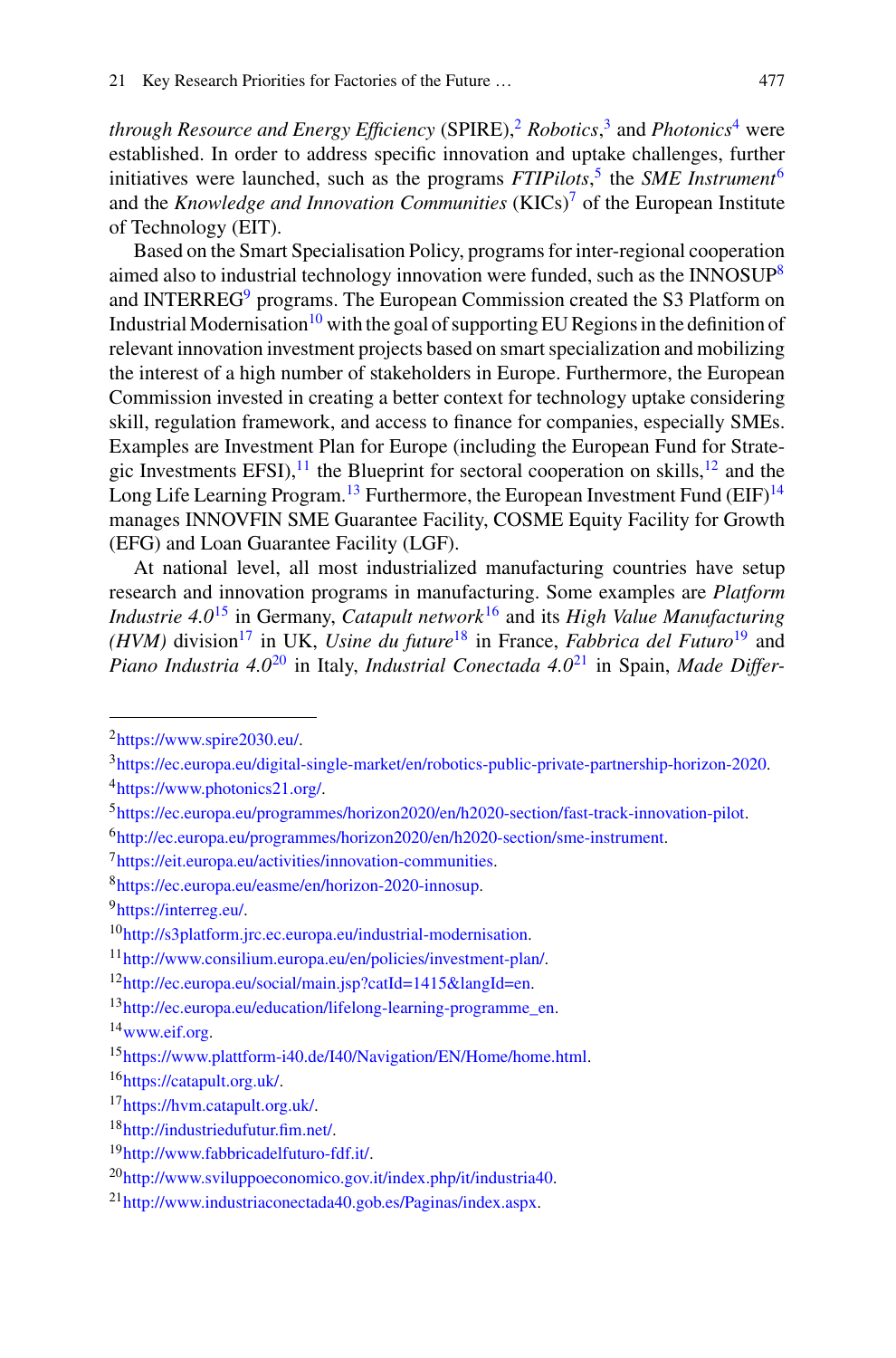$ent^{22}$  $ent^{22}$  $ent^{22}$  in Belgium, *Smart Industry*<sup>[23](#page-3-1)</sup> in the Netherlands. In general, these programs include actions spanning from industrial research to innovation activities. In some countries, such programs are linked to the setup of National Technology Clusters representing the priorities of the manufacturing community and coordinating manufacturing stakeholders (e.g. the Italian Cluster Intelligent Factories mentioned in Sect. [21.3.3.2\)](#page-16-0).

At regional level, manufacturing policies are implemented in alignment with the concept of Smart Specialisation promoted by the European Commission.<sup>[24](#page-3-2)</sup> The majority of such programs are co-funded through the European Structural and Investment Funds  $(ESIF).<sup>25</sup>$  Initiatives at regional level are more bounded towards innovation in specific industrial domains of excellence of local industry. Some examples are:

- innovation vouchers awarded in Baden-Württemberg<sup>26</sup> (Germany), Lombardy<sup>27</sup> (Italy) and Limburg<sup>[28](#page-3-6)</sup> (the Netherlands);
- specific credit and loans schemes for SMEs such as the *Robotic loan* of Pays de la Loire (France) and the financial tools of Finlombarda<sup>29</sup> in Lombardy (Italy);
- the *Innovation Assistant*<sup>[30](#page-3-8)</sup> in Saxony-Anhalt, Brandenburg, North Rhine-Westphalia (Germany), Kärnten and Tyrol (Austria), through which regions cofunds employment of skilled graduates in regional SMEs to boost know-how transfer and innovation;
- measures supporting the development of new manufacturing skills, such as the Industry 4.0 training programme in Navarr[e31](#page-3-9) (Spain), *Compétences 2020* in Pays de la Loire (France) and the Flemish Cooperative Innovation Networks-VIS in Belgium.

With a focus on innovation infrastructure at regional level, the Vanguard Initiative (see Sect. [21.3.2.2\)](#page-12-0) aims at the synergic cooperation of European Regions to boost innovation through the establishment of a European network of pilot plants based on smart specialisation. The Vanguard network of regions elaborated a specific model to fund the establishment and operation of pilot plants. Such a model implies a decreasing public contribution from the phase of pilot plants implementation, to the phase of

<span id="page-3-0"></span><sup>2</sup>[2http://www.madedifferent.be/.](http://www.madedifferent.be/)

<span id="page-3-1"></span><sup>2</sup>[3https://ec.europa.eu/futurium/en/system/files/ged/nl\\_country\\_analysis.pdf.](https://ec.europa.eu/futurium/en/system/files/ged/nl_country_analysis.pdf)

<span id="page-3-2"></span><sup>2</sup>[4https://ec.europa.eu/jrc/en/research-topic/smart-specialisation.](https://ec.europa.eu/jrc/en/research-topic/smart-specialisation)

<span id="page-3-3"></span><sup>2</sup>[5https://ec.europa.eu/eip/ageing/funding/ESIF\\_en.](https://ec.europa.eu/eip/ageing/funding/ESIF_en)

<span id="page-3-4"></span><sup>2</sup>[6https://www.wirtschaft-digital-bw.de/en/measures/hightech-digital-innovation-voucher/.](https://www.wirtschaft-digital-bw.de/en/measures/hightech-digital-innovation-voucher/)

<span id="page-3-5"></span>[<sup>27</sup>http://www.openinnovation.regione.lombardia.it/it/storie-di-innovazione/news/al-via-i-voucher](http://www.openinnovation.regione.lombardia.it/it/storie-di-innovazione/news/al-via-i-voucher-per-la-digitalizzazione)per-la-digitalizzazione.

<span id="page-3-6"></span>[<sup>28</sup>https://www.cpb.nl/sites/default/files/publicaties/download/do-innovation-vouchers-help-smes](https://www.cpb.nl/sites/default/files/publicaties/download/do-innovation-vouchers-help-smes-cross-bridge-towards-science.pdf)cross-bridge-towards-science.pdf.

<span id="page-3-7"></span><sup>2</sup>[9http://www.finlombarda.it/home.](http://www.finlombarda.it/home)

<span id="page-3-8"></span>[<sup>30</sup>https://ec.europa.eu/growth/tools-databases/regional-innovation-monitor/support-measure/](https://ec.europa.eu/growth/tools-databases/regional-innovation-monitor/support-measure/innovation-assistants-0) innovation-assistants-0.

<span id="page-3-9"></span>[<sup>31</sup>http://clusterautomocionnavarra.com/industria-4-0/herramienta-de-auto-formacion-en](http://clusterautomocionnavarra.com/industria-4-0/herramienta-de-auto-formacion-en-industria-4-0/)industria-4-0/.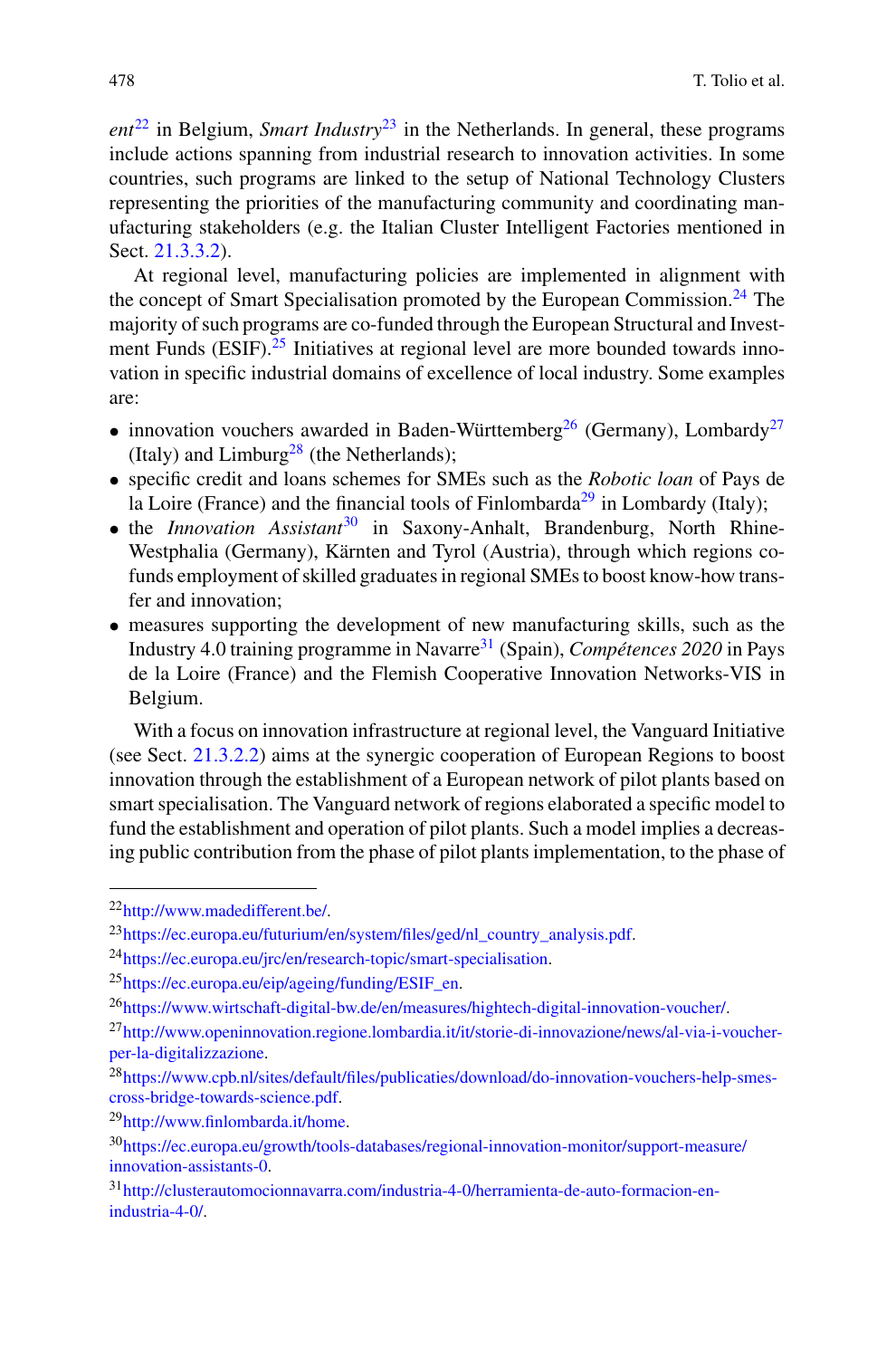operations (service offering) up to the industrial uptake, with the necessary condition that companies complement public intervention through private co-funding.

With the goal of including in virtuous innovation processes not only the most advanced regions but also emerging manufacturing regions, recently new regions from Eastern Europe joined the Vanguard Association and specific initiatives were supported by the European Commission (e.g. the Greenomed INTERREG Mediterranean Project $32$ ).

Similarly to the national level and stimulated by the European Cluster Excellence Programme,  $33$  regional Clusters play a central role in coordinating the industrial ecosystems for the definition and exploitation of regional research and innovation policies. As an example, Lombardy Region created Regional Technology Clusters as actors supporting the regional government in the definition and management of research and innovation policies in alignment with National Clusters. Among them, Associazione Fabbrica Intelligente Lombardia (AFIL) is the cluster representing the manufacturing sector.<sup>34</sup>

However, the current manufacturing policy framework presents still challenges for companies and other research and innovation manufacturing stakeholders, which are summarized as follows:

- Even if the coordination among various policies improved in the last few years, the wide number of fragmented initiatives at all geographic levels makes it difficult for companies to address in a synergic and efficient way the different funding opportunities.
- The current research funding approach is mainly technology-based, while a mission-oriented approach would be more effective to address industrial challenges  $[1-3]$  $[1-3]$ .
- Existing inter-regional cooperation programs support joint activities based on a geographical proximity base, while common interests might emerge in a wider European supply chain view.
- Apart from digital technologies, funding for innovation and uptake of specific technologies is limited.
- The availability and access to innovation infrastructure to uptake research results is still limited in Europe.
- The access to research and innovation opportunities and services is unbalanced among the most industrialised and less advanced manufacturing regions.
- The role of intermediators for research and innovation, such as Clusters, is very heterogeneous in various regions and countries.

These challenges are acknowledged by European, national and regional institutions that are working cooperatively to improve the current policy context in the scope of the existing governance framework. The next European Research and Innovation programme (2021–2027) is expected to invest about 100 billion euro. Most

<span id="page-4-0"></span><sup>3</sup>[2https://greenomed.interreg-med.eu/.](https://greenomed.interreg-med.eu/)

<span id="page-4-1"></span><sup>3</sup>[3https://www.clustercollaboration.eu/eu-initiative/cluster-excellence-calls.](https://www.clustercollaboration.eu/eu-initiative/cluster-excellence-calls)

<span id="page-4-2"></span> $34$ http://www.afil.it/.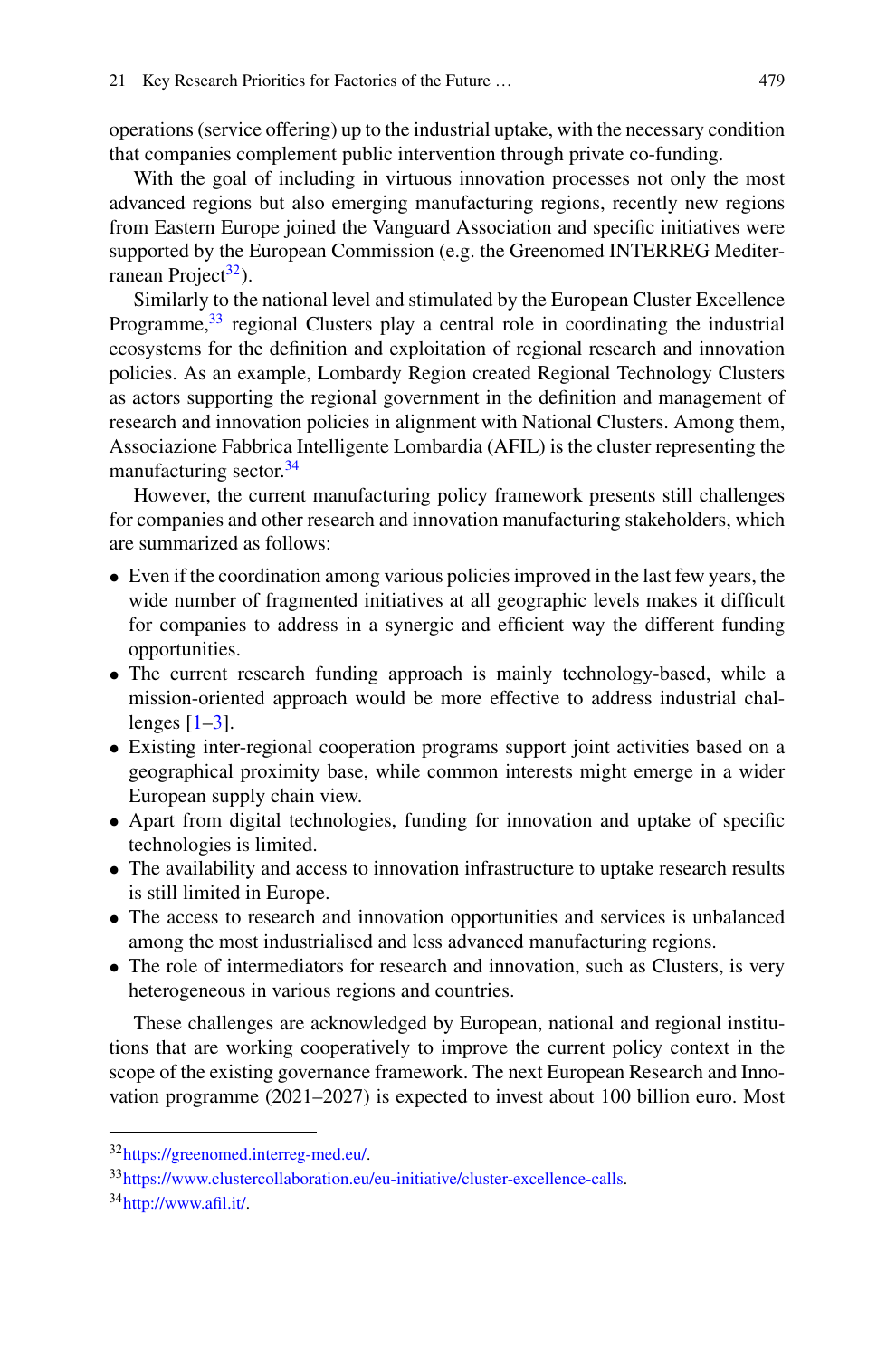of the budget will be dedicated to the programme *Horizon Europe*[35](#page-5-1) that, building on the previous *Horizon 2020*, will be based on three pillars: Open Science, Global Challenges and Industrial Competitiveness, and Open Innovation.

The main novelties of Horizon Europe include:

- The key role of the European Innovation Council (EIC)<sup>[36](#page-5-2)</sup> to support breakthrough innovation.
- Research & Innovation Missions [\[1\]](#page-18-0) within the Global Challenges and Industrial Competitiveness pillar.
- Strengthening international cooperation.
- Enhancement of open access dissemination and exploitation.
- Simplified approaches to partnership and funding.

### <span id="page-5-0"></span>*21.2.2 A Framework for Research and Innovation Funding*

Research in general, and specifically industrial research, is traditionally organized through a set of sequential steps starting from basic research towards the exploitation of the results in a real industrial environment. The various phases in this chain have different aims and methodologies and, consequently, involve different actors. Basic or fundamental research is aimed at improving the scientific understanding of phenomena in general; it is manly curiosity-driven and is carried out by public bodies like universities and research bodies. On the contrary, the industrial development phase has the main objective of bringing the results of the research (e.g. a prototype or a demonstrated approach) to its industrial maturity. Consequently, the involved actors are those interested in the exploitation of the results.

Funding research has to take this structure into consideration. Basic research always requires a public funding support since it is not explicitly aimed at devising exploitable results within a defined time horizon. When moving to applied research, funding is traditionally public-private, while industrial development is in charge of venture/risk capitals or industrial partners aiming at the exploitation of the research results, although some public support is possible, e.g. in terms of tax credits.

This traditional approach to research funding has a clear and widely-accepted motivation and a fruitful implementation tradition in many countries. Nevertheless, some criticalities arose, in particular because of the increasing requests to rapidly bring the results of the research to the maturity phase and leverage on the consequent high level of innovation and competitiveness of the industry. As stated by Stokes [\[6\]](#page-18-5), "The belief that the goals of understanding and use are inherently in conflict, and that the categories of basic and applied research are necessarily separate, is itself in tension with the actual experience of science and industry". Indeed, the link between research

<span id="page-5-1"></span><sup>3</sup>[5http://ec.europa.eu/horizon-europe.](http://ec.europa.eu/horizon-europe)

<span id="page-5-2"></span>[<sup>36</sup>https://ec.europa.eu/programmes/horizon2020/en/h2020-section/european-innovation-council](https://ec.europa.eu/programmes/horizon2020/en/h2020-section/european-innovation-council-eic-pilot)eic-pilot.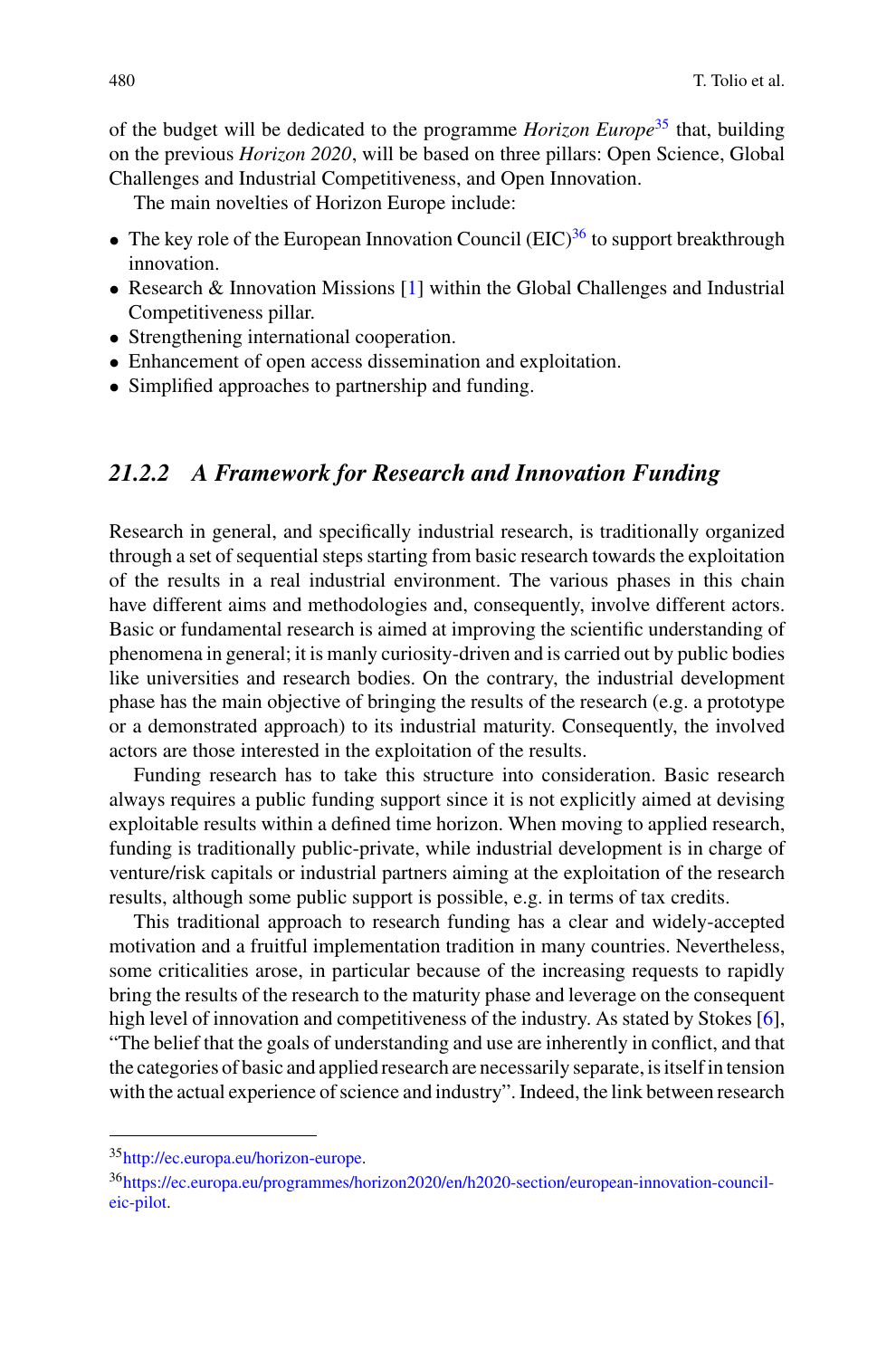and innovation should be strengthened to fast identify research results that have highest potential impact in industry and to set the conditions for successful exploitation. Nevertheless, establishing connections between the results of basic research and its application is a complex process entailing the need of creating the conditions for cross fertilisation, whose success is also sometimes due to serendipitous events. The link between basic and applied research should be strengthened through:

- 1. The central role of research and innovation infrastructures that enable basic and applied researchers to work together on goal-based research and innovation activities.
- 2. The possibility to fund joint basic-applied research projects. Funding could proceed through a *stage-gate approach* in which subsequent research and innovation stages are funded based on positive results of previous phases (gates). Funded actors may change in each phase according to the TRL level, required competences and interests.
- 3. Partnerships between applied and basic research bodies aiming at promoting cross fertilization paths.
- 4. The role of Clusters and intermediators that mobilise the different research and innovation stakeholders and provide an efficient and coordinated cooperation environment.

In particular, the next section (Sect. [21.3\)](#page-6-0) will delve into the first item of the list, i.e. research and innovation infrastructures.

# <span id="page-6-0"></span>**21.3 Infrastructures for Industrial Research and Innovation**

The concept of mission-oriented policy is strictly related to the need of clearly demonstrating how specific innovation goals have been reached, while supporting the uptake of innovation to generate wide industrial and societal impact. Bringing research results to industrial applications is a critical issue for Europe. This is particularly true for the Key Enabling Technologies (KETs) identified by the European Commission, which have the potential to enable disruptive innovation in manufacturing [\[7\]](#page-18-6). Innovation infrastructures can play a fundamental role to overcome the *Valley of Death*, i.e. the phase ranging from Technology Readiness Level (TRL) 6-7 to 9 (commercialisation) [\[8,](#page-18-7) [9\]](#page-18-8).

Companies naturally tend to stay anchored to technologies and processes that proved to perform well in the past (the path-dependent and *lock-in* effect reported by [\[10\]](#page-18-9)). The adoption of technologies and solutions implying a change of manufacturing paradigm presents a set of significant concurrent risks (technical, market, organisational, and institutional risks) that companies are not often able to address [\[11,](#page-18-10) [12\]](#page-18-11). Innovation infrastructures can constitute a unique *protected environment* where novel technologies coming from research can be cooperatively further developed and the contextual factors needed for successful technology exploitation can be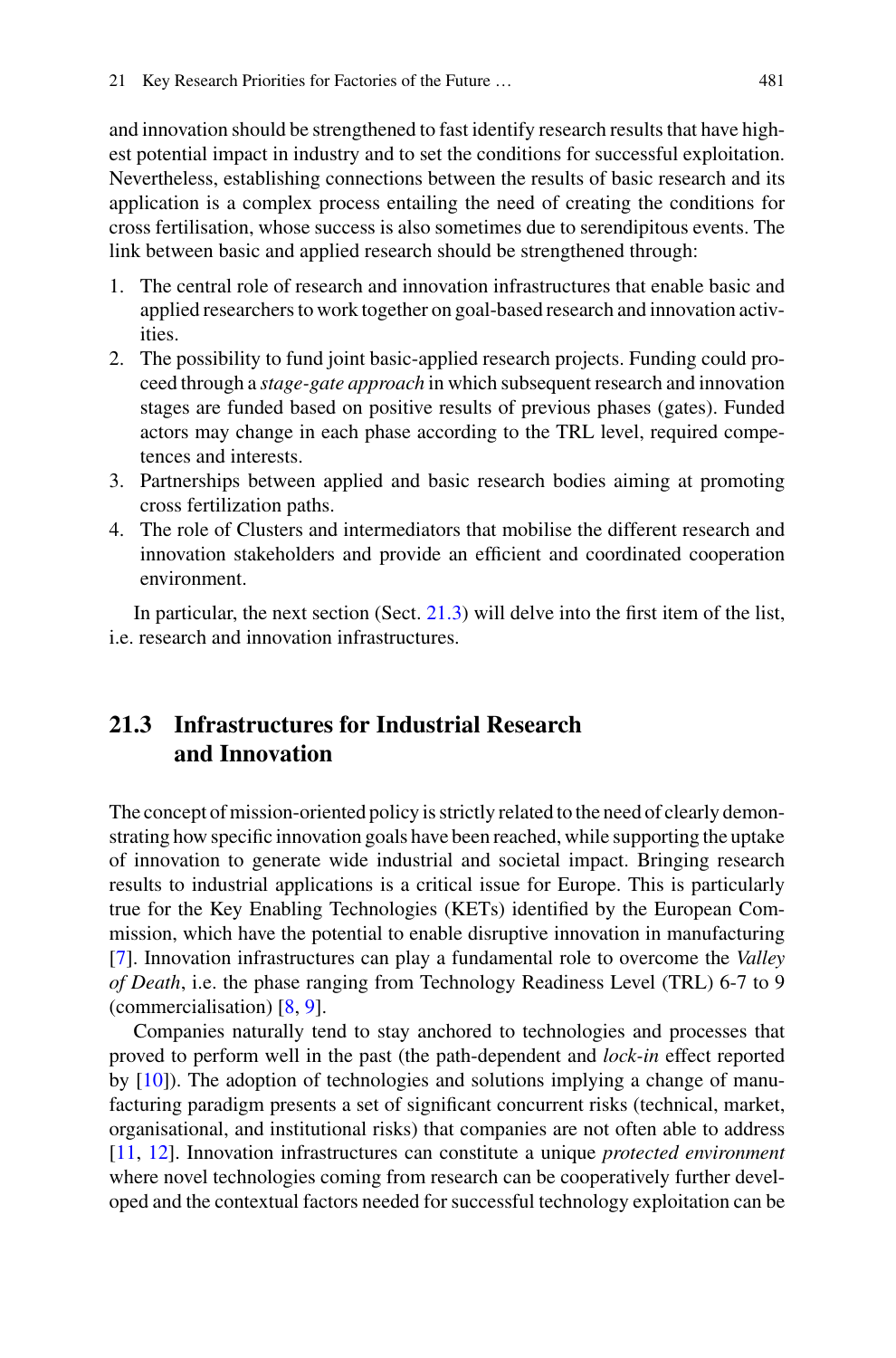set-up (such as market existence and acceptance, sustainable network cooperation, institutional and regulatory framework, etc.) [\[13\]](#page-18-12). Innovation infrastructures are also useful to set-up and monitor innovation policies, since they can be stimulated by institutional actors to implement industrial policies, or they can be used by the latter to gather trends and assess the performance of various innovations in order to manage policies contents in the long-term [\[14\]](#page-18-13).

Despite the relevance of innovation infrastructures and the significant investments devoted to them by governments at European, National and Regional level, innovation infrastructures received limited attention from researchers [\[15\]](#page-18-14), even though multiple definitions and taxonomies were proposed in literature. As an example, Ballon et al. [\[14\]](#page-18-13) refer to innovation infrastructures as *Test and Experimentation Platforms*(TEPs) and identified five types of them: innovation platforms, living labs, open and closed testbeds, software platforms. Hellsmark et al. [\[16\]](#page-18-15) call them *Pilot and Demonstration Plants* (PDPs) and classified the following types: high profile pilot and demonstration plants, (lab-scale or industrial-scale) verification pilot and demonstration plants, deployment pilot and demonstration plants, and permanent test centres.

The types of innovation infrastructure can be classified according to several dimensions, such as the maturity of the technologies of the infrastructure (TRL), the focus on technology scale-up versus (market) testing, the degree of openness of the infrastructure, the type of risks they contribute to mitigate and their goal in terms of addressing non-technical challenges (such as the generation of diffused and tacit knowledge on new technologies, the networking dimension and the needed institutional/regulatory framework) [\[14,](#page-18-13) [16\]](#page-18-15).

In this chapter, three relevant types of innovation infrastructure are presented: *Lab-scale Pilot Plant* (Sect. [21.3.1\)](#page-8-0), *Industry-scale Pilot Plant* (Sect. [21.3.2\)](#page-11-0) and *Lighthouse Plant* (Sect. [21.3.3\)](#page-14-0). Each type of innovation infrastructure is exemplified with specific reference to the Italian research, industrial and policy context to show the role of innovation infrastructures in a dynamic lifecycle perspective according to the maturity of the technology and of the industrial uptake process, as suggested in  $[16]$ .

Lab-scale innovation infrastructures are aimed at increasing the TRL of available research results by integrating multiple technologies for the achievement of an industrial objective (*Lab-scale Pilot Plants*). With this goal, a selected community of key-stakeholders that contribute to generate more mature technologies in a cooperative environment should be established. Subsequently, innovation infrastructures for the wide industrial deployment of mature technologies should be built (*Industry-scale Pilot Plants*) to provide innovative solutions solving specific problems of manufacturing companies. Finally, permanent infrastructures are needed to guarantee continuous support for technology uptake and complete the adoption process (*Lighthouse Plants*).

Pilot plants will help the overall innovation system to make cross-fertilization actions in a multi-facetted, highly networked, and dynamic environment where industrial companies, universities, research institutes, policy makers, and civil society can collaborate [\[17\]](#page-18-16). Digital technologies dramatically increase the opportunities of vertical and horizontal integration in complex and dynamic eco-systems. The impact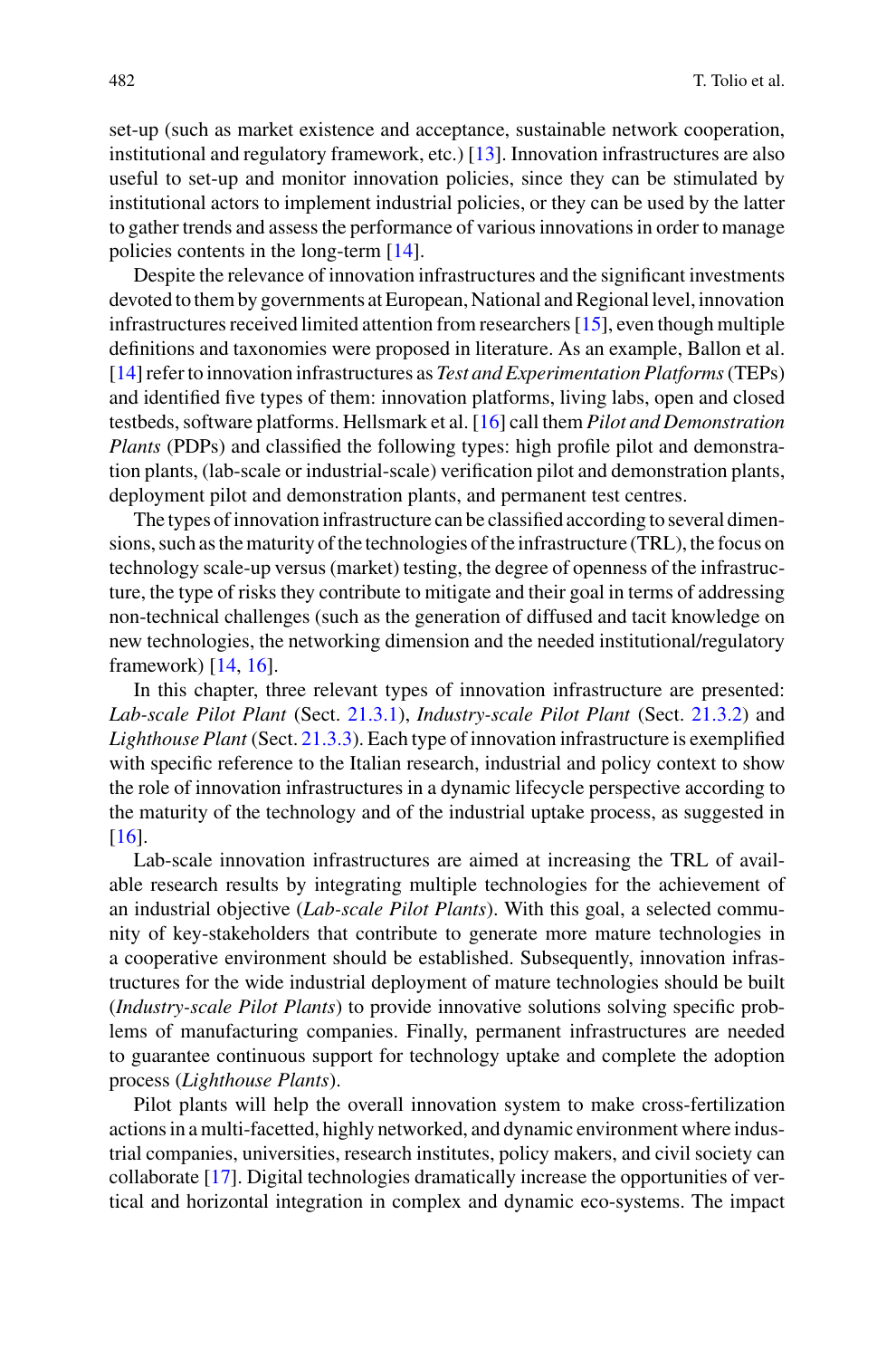

<span id="page-8-1"></span>**Fig. 21.1** Different type of innovation infrastructure against solutions' maturity and time (adapted from  $[16]$ 

and strategic importance of pilot plants will be measured in terms of value added, better cohesion, open innovation, and social acceptance of industrial initiatives.

Referring to the framework proposed in  $[16]$ , Fig. [21.1](#page-8-1) shows three different types of infrastructure considering the maturity of solutions (including technologies, organization, business model, supply chain, etc.) and time.

The three types of infrastructure differ for the TRL of their technologies, their main scope, the openness, their funding and business model, as well as for the type of involvement of public authorities.

# <span id="page-8-0"></span>*21.3.1 Lab-Scale Pilot Plants*

#### **21.3.1.1 Concept**

A Lab-scale Pilot Plant is an innovation infrastructure aimed at supporting research and innovation activities to progress in the TRL scale, making technologies more mature and closer to industrial application (from TRL 4-6 to 5-7). Lab-scale Pilot Plants are focused on the design and finalization of integrated technologies for the solution of specific industrial problems [\[14\]](#page-18-13), by exploiting solutions that are typically the result of research projects. Therefore, these pilot plants are generally set-up (and owned) by research organisations and universities that define also their strategy and operations rules [\[16\]](#page-18-15). Innovative research results are transferred into the pilot plants and the main effort in the setup phase is technology integration under a system engineering perspective. Usually, in fact, research projects generate results in single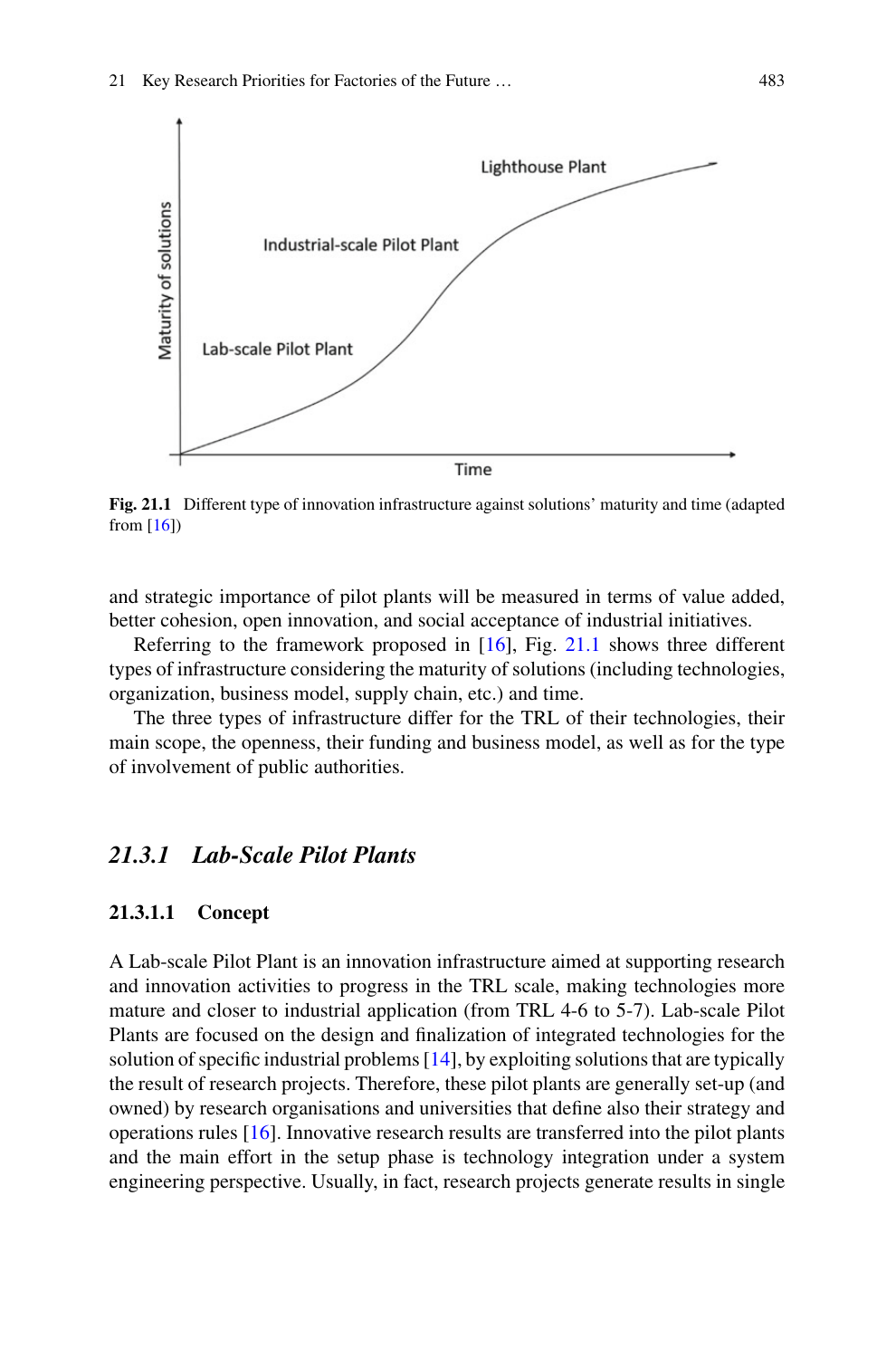technology domains, but a systemic perspective to solve specific industrial challenges is missing. Technological equipment of Lab-scale Pilot Plants consists of integrated production systems or lines that can be used in certain industrial domains, but are not customized for specific industrial applications yet. Thus, pilot technologies present a certain degree of flexibility in order to be adapted to different configuration scenarios. The goal of these pilot plants is exactly to define and demonstrate industrial and technological configurations that can represent innovative solutions for the sectors in which they are applied and that can be scaled-up in other pilot plants at industrial level.

Besides the development of new technology setups for specific industrial scenarios, which is a typical innovation activity, Lab-scale Pilot Plants can also perform some research activities that are necessary to integrate the solutions (especially when their nature is highly multi-disciplinary) or to complete the configuration and testing phase. This justifies the central role that research organisations have in this type of innovation infrastructure, in accordance with the main focus of generating scientific and engineering progress. Moreover, a Lab-scale pilot plant has to be in continuous evolution as it tries to integrate and finalize research results as soon as they become available from research projects. To this aim, Lab-scale pilot plants are frequently used as demonstrators in research and innovation projects.

Even though the main goal of Lab-scale Pilot Plants is to lower technology risk and they are generally owned and managed by a single research organization, such facilities constitute an aggregation point for various innovation stakeholders with an important network effect [\[18\]](#page-18-17). Besides research organisations, the stakeholders are mainly technology suppliers, that have to cooperate to integrate technologies in manufacturing systems, and manufacturing end-users, that will be the final adopters of technologies. The degree of openness of such facilities will be intermediate: all key-actors at different supply chain and technology levels should be represented, but their number should not be too high in order not to generate competition, conflict of interest and not to reduce the efficiency of cooperation, as also stated by  $[14]$ . Usually, stakeholders are highly reputed research and industrial partners in their competence area, that already cooperate in research and innovation activities.

Lab-scale Pilot Plants can be funded and operated exploiting a mix of instruments. Public research and innovation funding (at European, National and Regional levels) supports the development of innovative technology solutions that can be included in the pilot plant. Dedicated funding programs and Regional/National direct funding to research organisations and universities for the setup of infrastructure can support the creation of the pilot plants through the setup of a facility where multiple technologies are integrated. In-kind contribution can be provided by stakeholders, who are interested in the infrastructure because it is a vehicle for the setup of new solutions that later can be sold in the market or can be directly up-taken before competitors. Revenues can be in the form of research and innovation contracts by customers interested in identifying and testing suitable solutions to solve their industrial challenges as well as in the form of incomes from the first sales of such solutions by providers.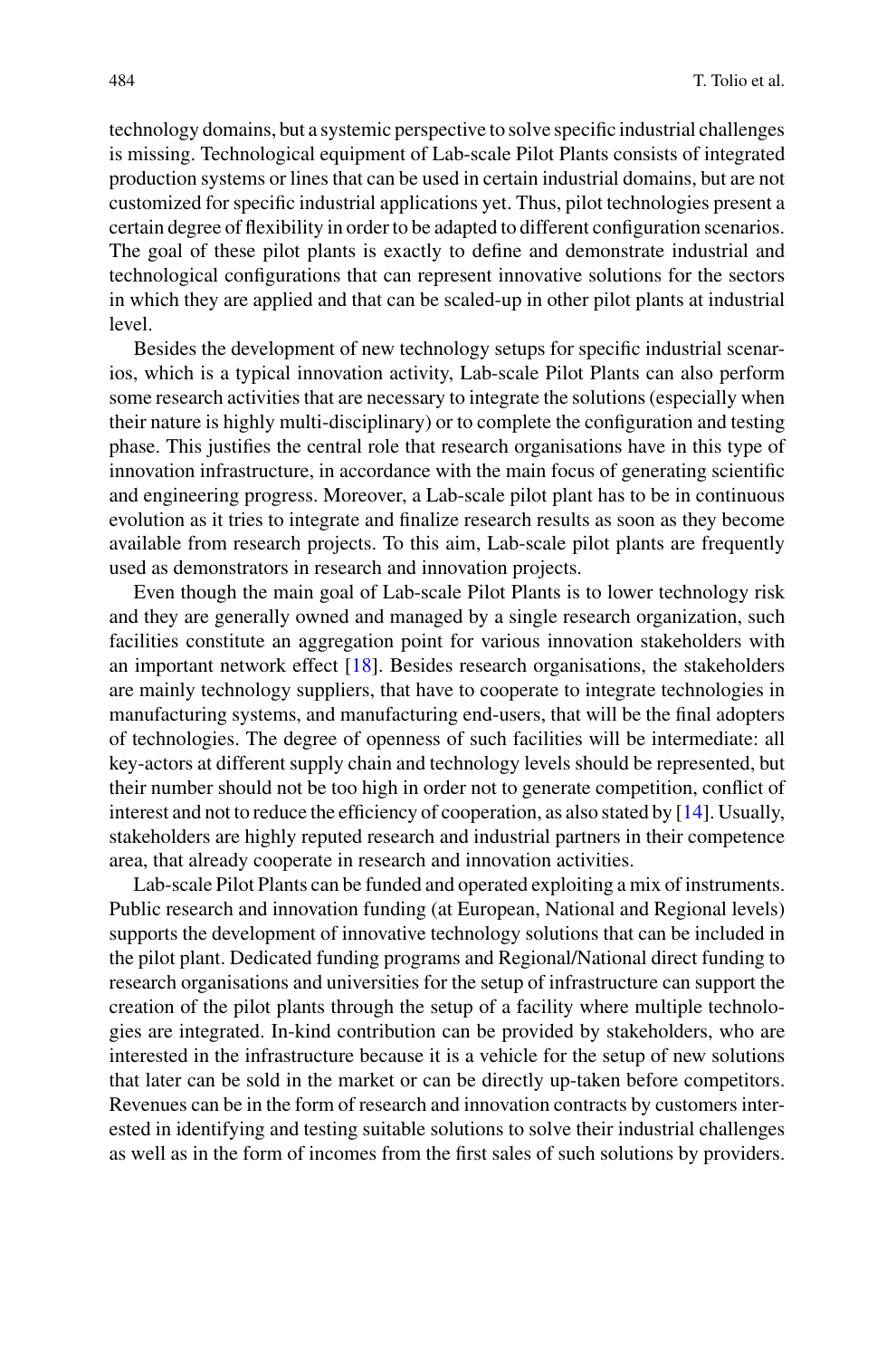#### **21.3.1.2 De- and Remanufacturing Pilot Plant at CNR-STIIMA**

A relevant example of Lab-scale Pilot Plant is the "Mechatronics De- and Remanufacturing" pilot plant installed at CNR-STIIMA (ex CNR-ITIA). The pilot plant, in its original configuration, was initially funded by Regione Lombardia with a grant of 1.5 million euro. After several upgrades supported by projects and industrial grants, the pilot plant currently includes innovative technologies and prototypes doubling its initial investment.

The pilot plant goal is to integrate and validate at TRL 5-7 a set of multidisciplinary methodologies, tools and technologies for the smart de- and remanufacturing systems of the future, with specific focus on mechatronic products.

The pilot plant was designed and built according to a precise strategy of CNR-STIIMA (ex CNR-ITIA) that, based on the evidence that End-of-Life (EoL) of mechatronics is addressed in a very fragmented and inefficient way in Europe, decided to invest in the setup of a unique research and innovation facility in terms of process integration and multi-disciplinarity of technological enablers. Single technologies, in fact, are currently available separately as the result of research and innovation projects, but until they were not integrated in a plant that can replicate real industrial processes for the achievement of manufacturing objectives.

The pilot plant includes technologies to support products disassembly, remanufacturing and recycling of materials (addressing mechanical pre-treatments), implementing the most valuable EoL strategy according to the parts to be treated. Innovation is pursued at three levels, as represented in Fig. [21.2:](#page-10-0) at the level of single process/technologies, of the integrated process chain and of business model.



<span id="page-10-0"></span>**Fig. 21.2** Concept of the lab-scale pilot plant of CNR-STIIMA (ex CNR-ITIA) [\[19\]](#page-18-18)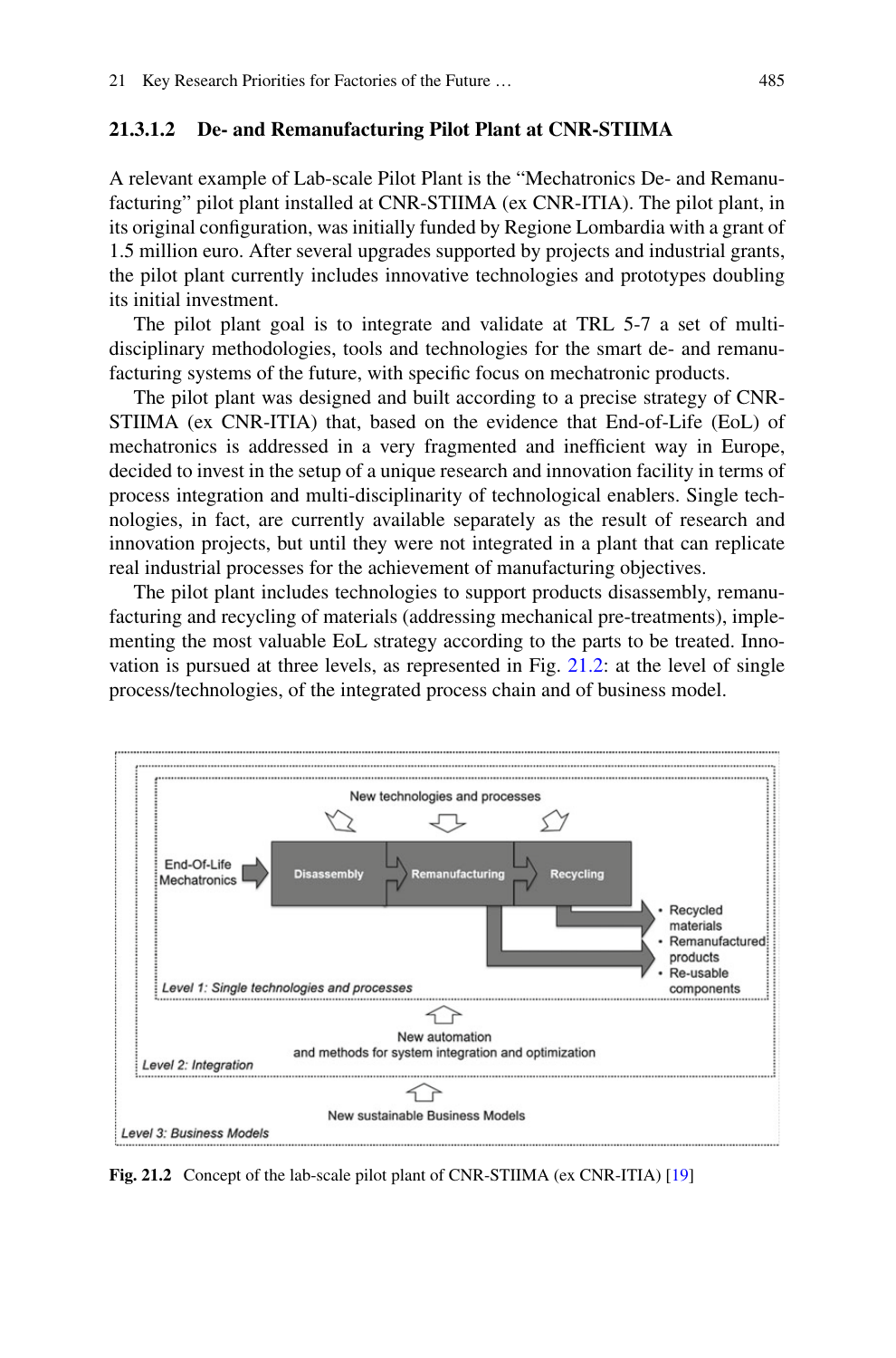The plant consists of three connected cells. The first cell is dedicated to hybrid disassembly of mechatronic components exploiting the human-robot interaction paradigm. The second cell is dedicated to testing and remanufacturing of printed circuit boards (PCBs) and it exploits highly flexible solutions to adapt to the extreme variability of products. The third cell is dedicated to mechanical pre-treatment with low environmental impact (i.e. shredding and materials separation processes) for the recovery of high-value and critical raw materials from PCBs.

A virtual model (digital twin) connected to the real plant was realised for the implementation of the concept of the Digital de-manufacturing factory.

The pilot plant is fully operational and has been employed mainly for research and innovation objectives within several research and innovation projects, for which it is a differential asset. In addition, the plant supports the offering of technology services to companies willing to test the potential of new integrated technological solutions for circular economy, mainly in the automotive, white goods, and telecommunication sectors. These activities allowed building a community of academics, manufacturers, recyclers, remanufacturers and technology providers that constitutes a pool of qualified service offering parties and potential partners for new research and innovation projects. This community is continuously generating new knowledge around the demonstrated technologies and contributes to the consolidation of supply chain relationships that will be necessary when the demonstrated multi-disciplinary solutions will be sold in the market.

Finally, the pilot plant is used also for training and education according to the learning factory paradigm [\[20–](#page-18-19)[23\]](#page-19-0).

# <span id="page-11-0"></span>*21.3.2 Industrial-Scale Pilot Plants*

#### **21.3.2.1 Concept**

An Industrial-scale Pilot Plant is an innovation infrastructure aimed at supporting industry in the first uptake of innovative technologies and solutions that have been previously demonstrated in Lab-scale Pilot Plants. Compared to the latter, Industrialscale Pilot Plants are equipped with technologies at higher TRL level (7-8) which resulted to be successful in precedent innovation phases. The level of flexibility of such technologies is consequently lower, and the pilot plant offers a demonstration facility in real industrial environment to quickly and effectively test the benefits of novel solutions with a setup tailored to specific business applications. Thus, the focus of activity is more on demonstration than on design, which is limited to the final customisation of the solution for the specific users' applications. Limited industrial research activities are carried out.

Demonstration activities are meant to reduce uptake risks. By testing the new technologies on their specific products and processes, companies can better measure expected benefits, thus being able to elaborate robust business plans and to define financial needs. They are also able to anticipate organisational issues linked to new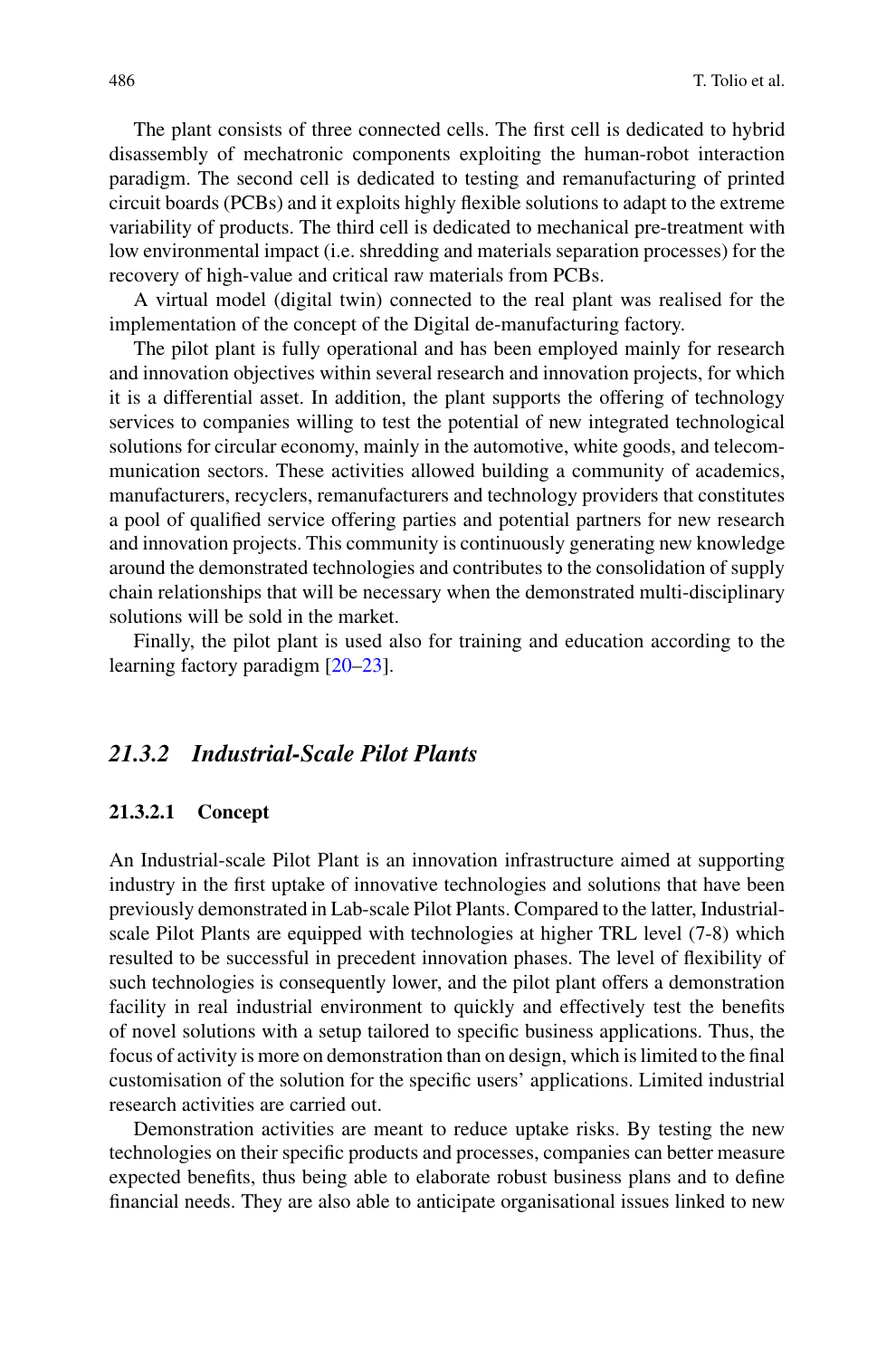technologies uptake (e.g. production re-organisation and the need of new skills and competences of operators) that the Industrial-scale Pilot Plants might contribute to address through specific industrial-oriented education programs. Finally, technical services received by these pilot plants support industry in the definition of requirements for the technical integration of new technologies in production plants and in the minimization of the inefficiencies during the ramp-up phase.

The main goal of Industrial-scale Pilot Plants is to offer a wide set of technology and business services supporting the uptake. Consequently, these plants are more open that Lab-scale Pilot Plants. Usually, they are not owned by a unique actor, but they present a multi-ownership structure [\[16\]](#page-18-15). Public Authorities might also participate or directly influence the governance of such infrastructure, since they are supposed to generate impacts for entire industrial sectors and they need to have a high level of openness to companies, especially to SMEs. This public-private nature of the infrastructure makes the business model challenging, thus becoming a research topic for future research per se.

The networking dimension associated with these pilot plants is very significant, because, besides the goal of supporting technology demonstration and uptake planning, they are supposed to be a meeting point for companies to build new supply chain partnerships that are needed in future operations of novel technologies.

Funding of this type of innovation infrastructure is challenging because required investments are high and a public-private multi-ownership structure may be involved. Public funding plays a major role in triggering the setup of such innovation infrastructures, since the direct benefit for single organisations and private investors is less clear than Lab-scale Pilot Plants [\[24\]](#page-19-1). Revenues for the infrastructure derive from direct service contracts with industrial customers, as well as from possible public incentives schemes (such as vouchers) to stimulate the demand of services by industrial companies.

### <span id="page-12-0"></span>**21.3.2.2 Vanguard De- and Remanufacturing Pilot Network for Circular Economy**

The "Vanguard Initiative—New Growth Through Smart Specialisation" is a political initiative of more than 30 European Regions aimed at promoting inter-regional cooperation based on smart specialization. $37$  The goal of Vanguard is to boost industrial innovation exploiting synergies and complementarities of European Regions. With this goal, regions organize themselves in pan-European partnerships of companies, Research and Technology Organisations (RTOs), Universities and other manufacturing stakeholders that propose and manage strategic projects for the establishment of networks of pilot plants supporting the industrial uptake of innovative technologies and the creation of new European value chains. The network of pilot plants is meant to be a public-private service centre open to companies of all Europe, especially SMEs.

<span id="page-12-1"></span><sup>3</sup>[7https://www.s3vanguardinitiative.eu/.](https://www.s3vanguardinitiative.eu/)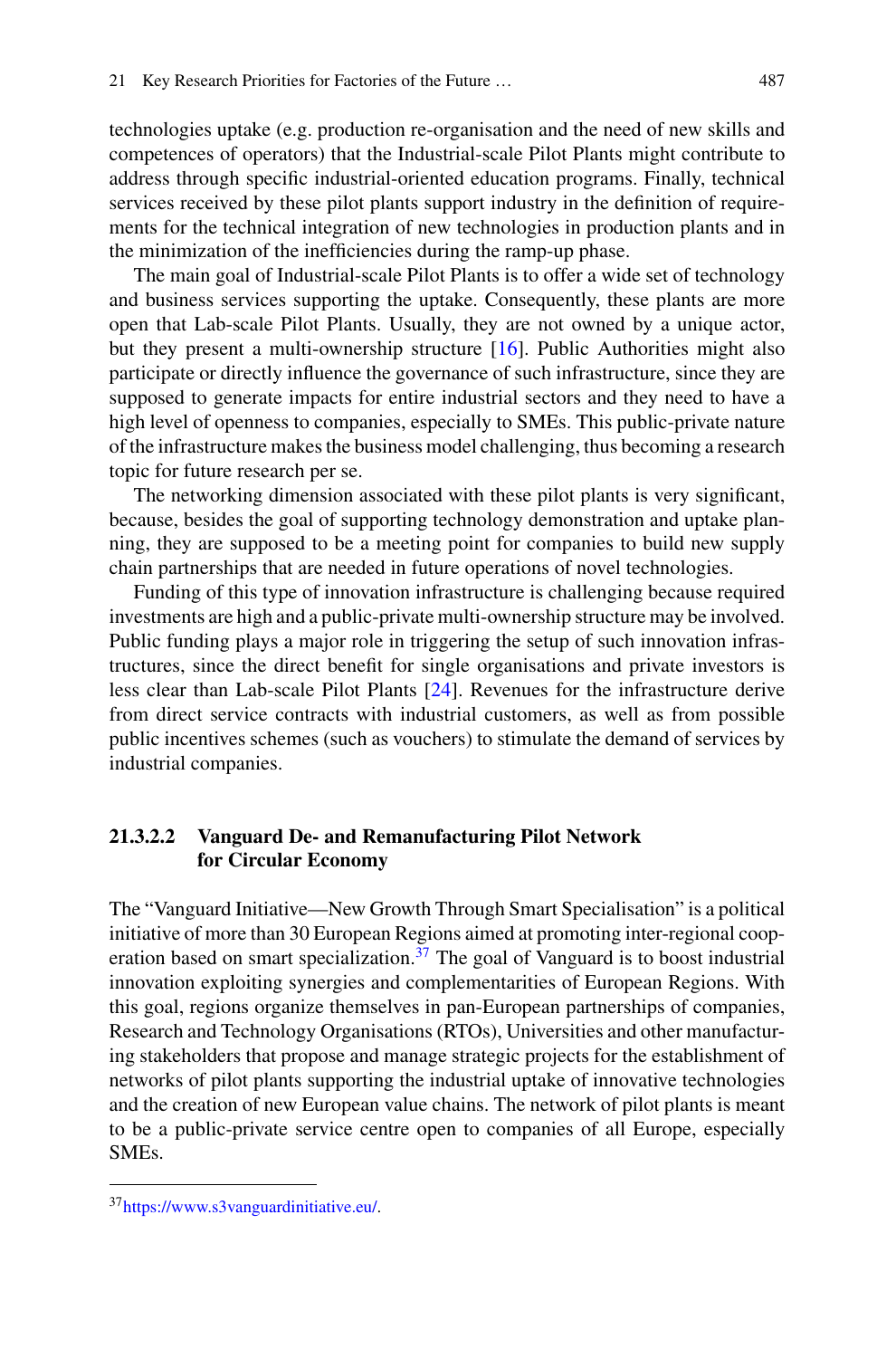

<span id="page-13-0"></span>**Fig. 21.3** Cross-regional architecture of the De- and Remanufacturing for Circular Economy Pilot Network

Within the Vanguard "Efficient and Sustainable Manufacturing (ESM)" pilot project, the "De- and Remanufacturing for Circular Economy Pilot Plant" was conceived and designed [\[25\]](#page-19-2). The cross-regional architecture of the "De- and Remanufacturing" pilot plant currently includes eight Regional Nodes, each of them specialized in a specific testing and demonstration domain (Fig. [21.3\)](#page-13-0).

Each node will be a potential *point of access* for manufacturing end-users in the same or in other regions, depending on the specific capabilities and target sectors. According to regional specialisation, pilot nodes will include a set of advanced technologies to support companies' uptake in specific domains, e.g. the remanufacturing of electronics products, recycling of composites, re-use and recycling of batteries.

The main concept of the De- and Remanufacturing pilot network is represented in Fig. [21.4.](#page-14-1) For each industrial problem, the most suitable combination of technologies to retrieve the highest residual value from the post-use product will be tested and validated. The output of this process will be a set of demonstrated integrated technological solutions and circular economy business models to support the implementation of the specific business cases at industrial level.

Currently, the definition of the pilot concept is supported by more than 80 private companies (both SMEs and large companies) at European level with a cumulative turnover of 27 billion euro and with some 150,000 employees, and 68 universities and RTOs distributed among the involved regions. These actors also declared their intention to co-fund the development of the pilot network.

It was estimated that this pilot network can lead to about 35 new industrial installations in five years after its setup, bringing a cumulative revenue for the involved companies of about 215 million euro.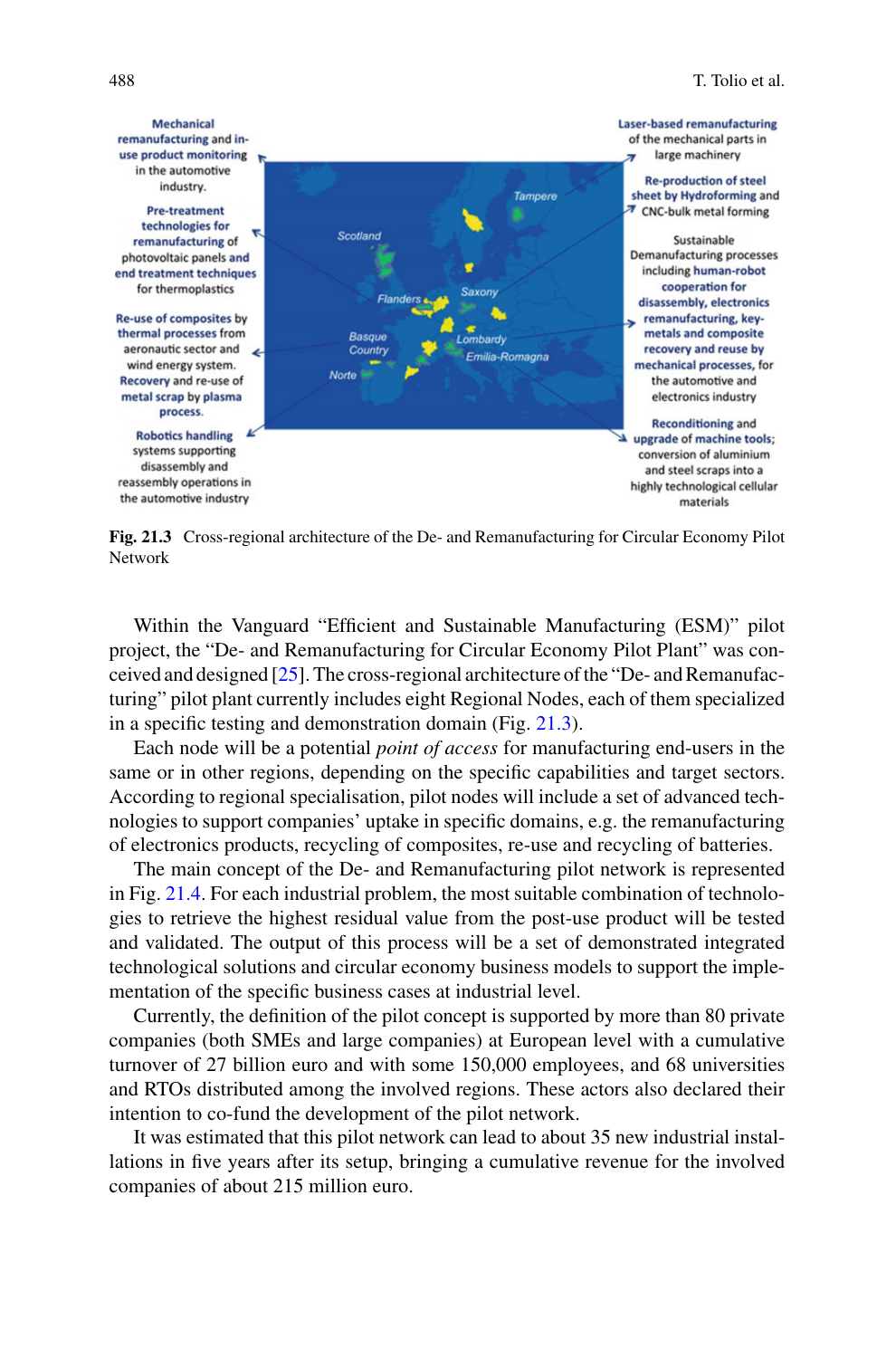

<span id="page-14-1"></span>**Fig. 21.4** Concept of the De- and Remanufacturing for Circular Economy Pilot Network

The implementation cost of the pilot network is estimated to be 50 million euro. Currently, the Vanguard community and the stakeholders of the pilot plant projects are discussing with European, National and Regional institutions, as well as with banks and other private funding organisations, to define the most appropriate publicprivate funding mix to establish the infrastructure.

The European Commission has recently selected this partnership to offer support through experts' consulting with the aim of removing the existing implementation bottlenecks in the frame of the S3 Platform on Industrial Modernisation.

## <span id="page-14-0"></span>*21.3.3 Lighthouse Plants*

### **21.3.3.1 Concept**

A Lighthouse Plant (LHP) is an infrastructure that aims at creating a reference production plant, owned by a company and operating in a stable industrial environment, based on key enabling technologies whose benefit was previously demonstrated (e.g. in Lab-scale or Industrial-scale pilot plants). The aim of the LHP is twofold: on the one hand, to demonstrate on a long-term basis novel technologies *in operation*, thus supporting the continuous uptake by industry; on the other hand, to trigger the development of industrial research and innovation activities to continuously improve manufacturing solutions according to the progress of technology.

LHPs are conceived as evolving systems and are realized ex-novo or based on an existing plant deeply revisited, where collaborative research and innovation, partially funded by public institutions, is carried out by the owner of the plant together with universities, research centres, and technology providers. The results of research and innovation activities are meant to be readily integrated into the plant. The main difference with respect to the other types of pilot plant presented in Sects. [21.3.1](#page-8-0) and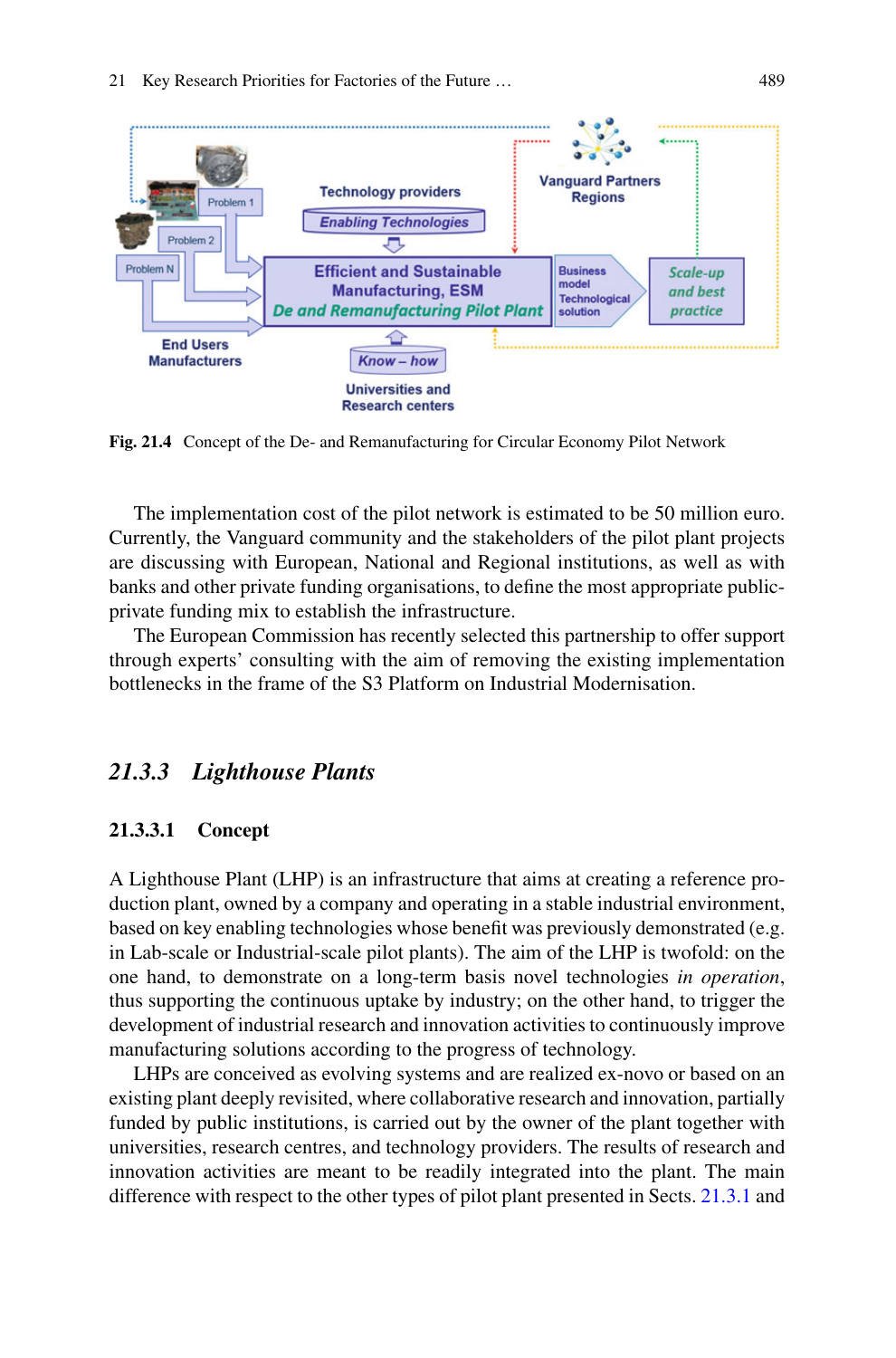[21.3.2](#page-11-0) is that LHPs are real plants operated by companies in industrial environments, therefore they prove the sustainability of embedded technologies (TRL 9). A LHP contributes to the generation of new knowledge for the industrial operation of novel technologies. LHPs overcome the purely technology push approach while proposing the use of technologies to solve specific problems, thus creating a link between technologies and a strategy pulled by challenges.

Once realized, a LHP becomes a catalyst for further industrial research and innovation activities, playing the role of test house in subsequent initiatives at regional, national and international level to guarantee that the plant continues supporting over time the uptake of new technologies that are there applied as early user.

Being owned by an industrial company, a LHP will be mainly funded by the company itself, but public authorities can stimulate and co-fund the setup and following research and innovation activities. While guaranteeing intellectual property rights (IPR) and confidentiality of key portions of the plant, the goal is to open as much as possible the LHP to other companies and in general to the industrial system. Educational and training activities must be designed to show how to follow the innovation path, thus increasing the overall culture of the manufacturing network. Various stakeholders can benefit from a LHP:

- *Manufacturers* can set-up innovative plants that are constantly evolving coherently, while receiving a particular and continuous attention on their industrial issues from technology suppliers, universities and research organisations. The manufacturers will have visibility according to the strategic scope of the plant, which is part of a large LHP network.
- *Technology providers* have the opportunity to develop new solutions that can be tested in real production plants and be highly visible to potential buyers. This is particularly strategic for SMEs and startup companies.
- *SMEs* have access to concrete examples of application of new technologies that can inspire several other smaller scale implementations.
- *Universities and Research Organisations* have the opportunity to be involved in research and innovation projects with production plants as a way to enhance the results of their research and to receive new founding for subsequent activities.
- The *supply chain* around the plant is positively influenced by the innovation that often requires commitment from different members of the supply chain upstream and downstream.
- *Local and national governments* have the opportunity to assess concrete results of the implemented innovation actions and to showcase best practices to national and international actors. Based on the results, the local or national governments can also identify strategic initiatives to be funded for basic or applied research in the manufacturing domain.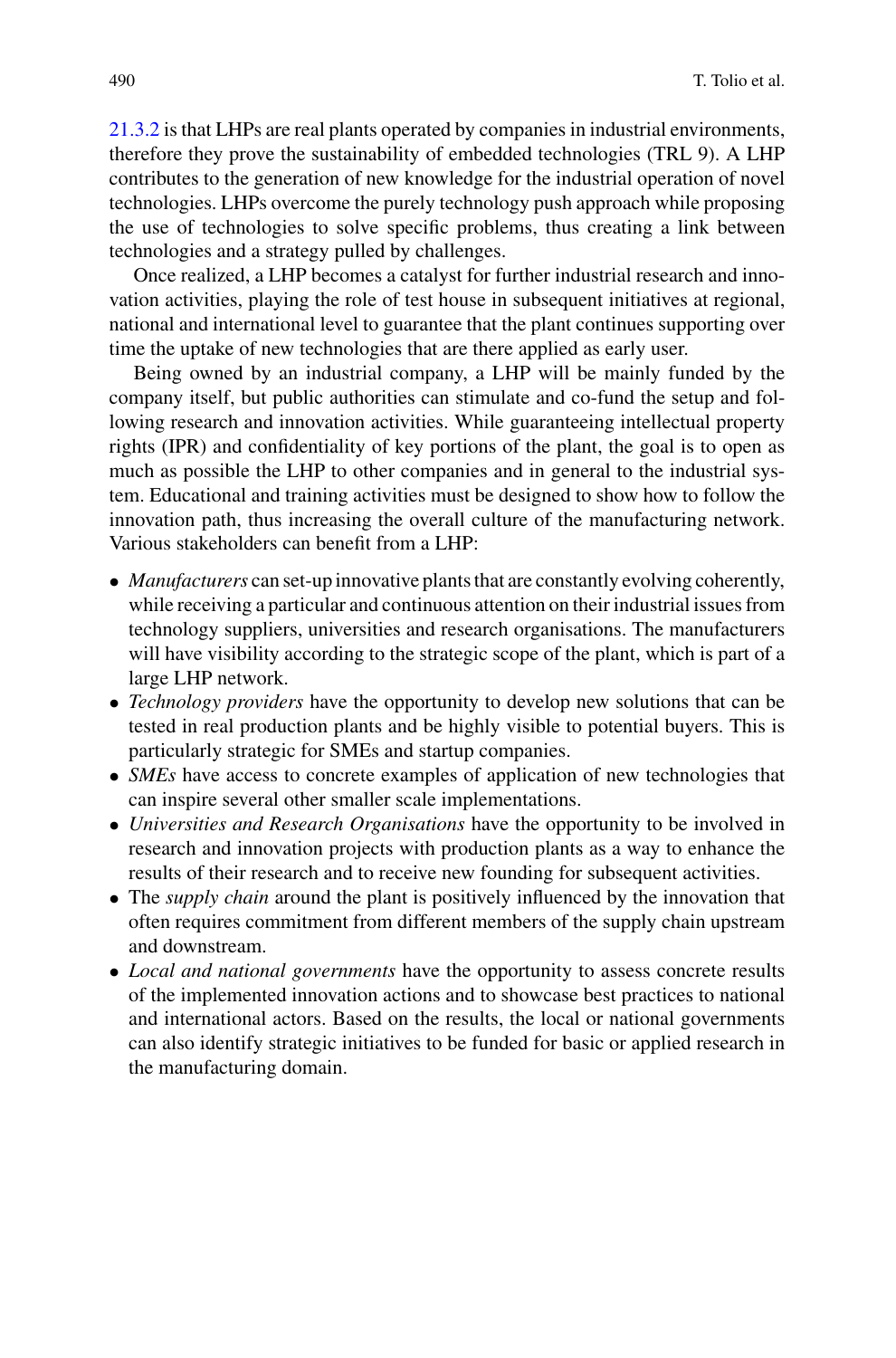#### <span id="page-16-0"></span>**21.3.3.2 LHP in Italy**

The LHPs concept as presented in the previous section has been defined by Italian Cluster Intelligent Factories  $(CFT)^{38}$  $(CFT)^{38}$  $(CFT)^{38}$  to further boost the National Plan Enterprise  $4.0^{39}$  designed by the Ministry of Economic Development in Italy (MISE) in 2017. This plan included incentives for super- and hyper-depreciation as a way to support the implementation of advanced technologies in Italian manufacturing companies.

CFI coordinates the LHP initiative in accordance with the strategic action lines identified in its research and innovation roadmap [\[26\]](#page-19-3). A formal procedure has been established for the submission of LHP proposals. Each company interested in the LHP initiative can submit a proposal of research and innovation project linked to a new plant (or a deeply renovated one) to the CFI Technical Scientific Committee that will later express its opinion and possibly admit it to the LHP candidate list. CFI supports the preparation of the LHP proposal till the submission to MISE. If the proposal is approved by MISE, the new LHP will receive funding. After the approval, each LHP proposer is invited to set up a scientific-strategic management board for the project; an expert appointed by CFI Coordination and Management Body is invited to participate at least twice a year in the board meetings to discuss:

- the advancement of the project with respect to the workplan;
- consistency and synergy of the project activities with the CFI activities;
- coordination and planning of joint initiatives with CFI.

Furthermore, each LHP project will participate in the Lighthouse Plant Club<sup>[40](#page-16-3)</sup> managed by CFI to support:

- promotion of the direct interaction with Ministries;
- visibility of the LHP at national and international level;
- access to a set of competences available among CFI members;
- participation in the initiatives promoted by CFI;
- participation in the training and education activities promoted by CFI;
- identification of follow-up research and innovation initiatives.

Currently, four LHP proposals have already been approved by MISE (see Fig. [21.5\)](#page-17-0), each one with a total value for research and innovation activities ranging from 10 to 19 million euro (in addition to the value of the new plant):

• *Ansaldo Energia*.<sup>[41](#page-16-4)</sup> Smart Factory based on the application of Digital Technologies.

<span id="page-16-1"></span><sup>3</sup>[8www.fabbricaintelligente.it.](http://www.fabbricaintelligente.it)

<span id="page-16-2"></span><sup>3</sup>[9http://www.sviluppoeconomico.gov.it/index.php/it/industria40.](http://www.sviluppoeconomico.gov.it/index.php/it/industria40)

<span id="page-16-3"></span><sup>4</sup>[0http://www.fabbricaintelligente.it/english/light-house-club/.](http://www.fabbricaintelligente.it/english/light-house-club/)

<span id="page-16-4"></span><sup>4</sup>[1www.ansaldoenergia.com.](http://www.ansaldoenergia.com)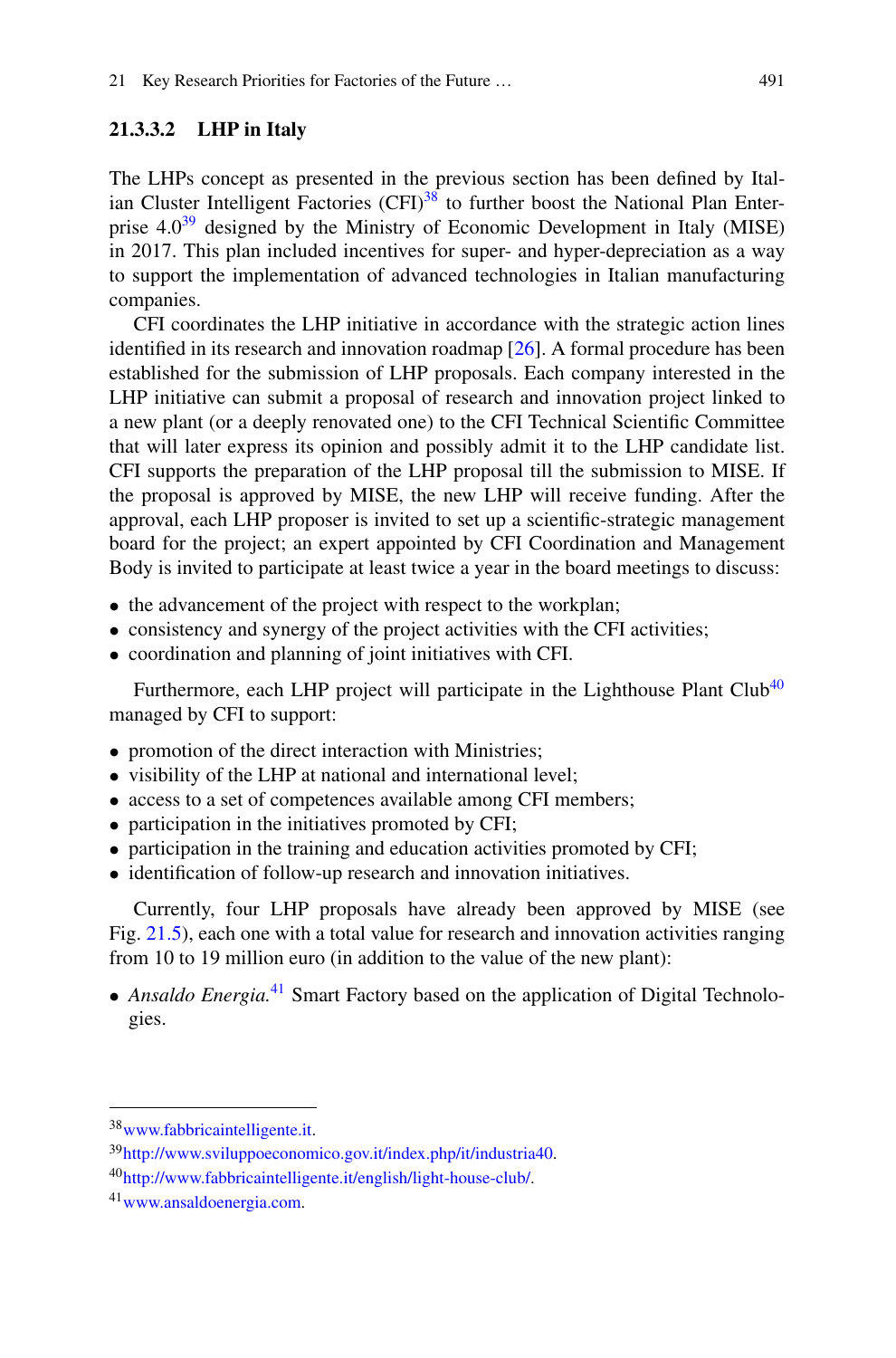

**Fig. 21.5** Lighthouse plants approved by MISE: **a** Ansaldo Energia, **b** ORI Martin and Tenova, **c** ABB Italy, **d** Hitachi Rail Italy. *Courtesy of Italian Cluster Intelligent Factories (CFI)*

- <span id="page-17-0"></span>• *ORI Martin*<sup>[42](#page-17-1)</sup> and *Tenova*.<sup>[43](#page-17-2)</sup> Cyber Physical Factory for steel production from scraps.
- *ABB Italy.*<sup>[44](#page-17-3)</sup> Multi-plant factory for the production of the complete Circuit breakers portfolio.
- *Hitachi Rail Italy.*<sup>[45](#page-17-4)</sup> New Products Platforms produced in Digital Factories.

MISE Ministry and the local Regions will contribute to the public funding of these research and innovation projects connected to the plant for 36 months by signing a strategic innovation agreement for each Lighthouse Plant.

The LHPs will enable the CFI community, and in particular SMEs, to have a special access to the technologies of Industry 4.0 in real applications.

**Acknowledgements** This work has been partially funded by the Italian Ministry of Education, Universities and Research (MIUR) under the Flagship Project "Factories of the Future—Italy" (Progetto Bandiera "La Fabbrica del Futuro") [\[4\]](#page-18-3).

The authors would like to thank Marcello Colledani, Rosanna Fornasiero, and Marcello Urgo for their valuable contributions to this chapter.

<span id="page-17-1"></span><sup>4</sup>[2www.orimartin.com.](http://www.orimartin.com)

<span id="page-17-2"></span><sup>4</sup>[3www.tenova.com.](http://www.tenova.com)

<span id="page-17-3"></span><sup>4</sup>[4https://new.abb.com.](https://new.abb.com)

<span id="page-17-4"></span><sup>4</sup>[5http://italy.hitachirail.com/en.](http://italy.hitachirail.com/en)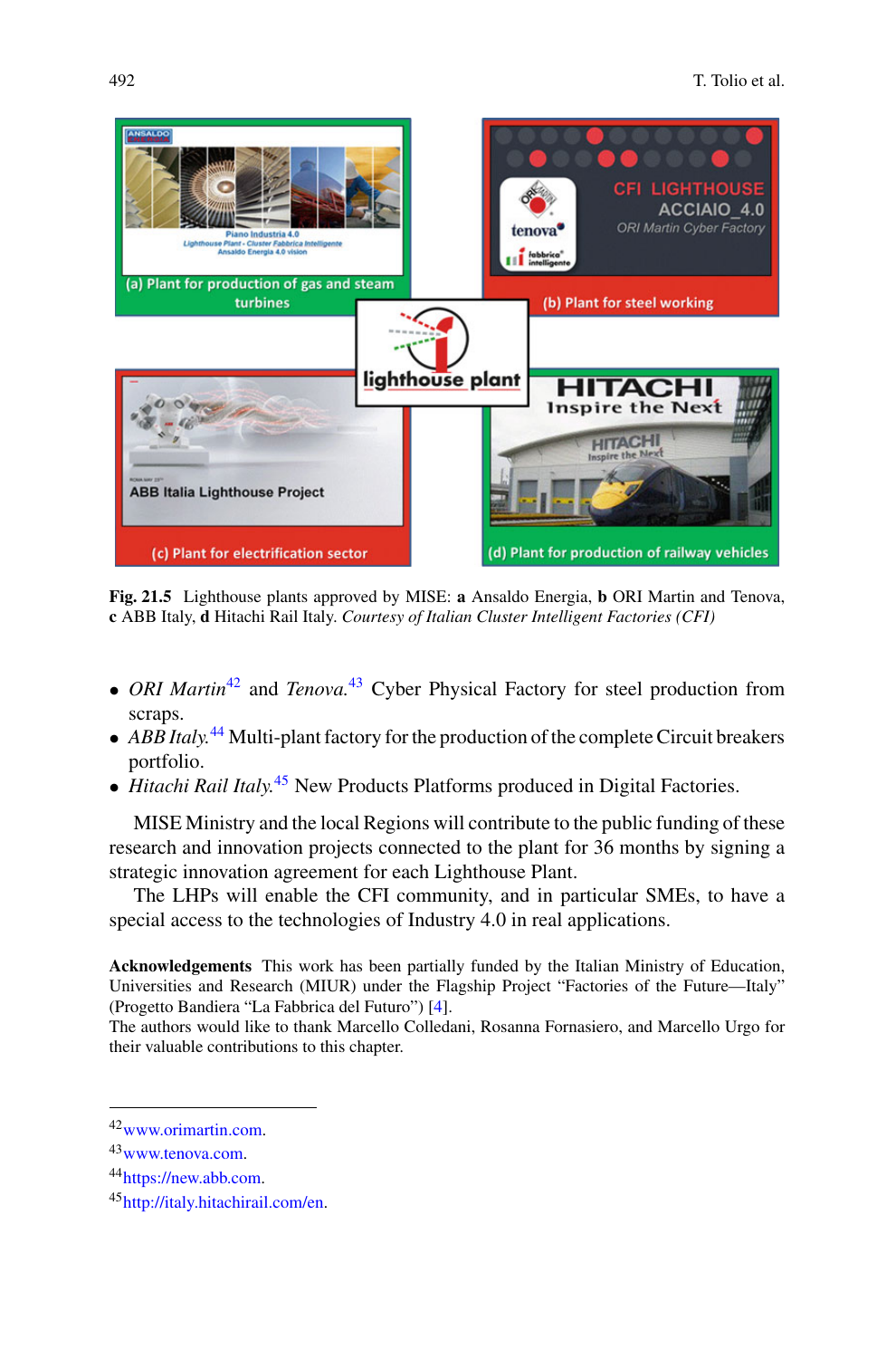21 Key Research Priorities for Factories of the Future … 493

# **References**

- <span id="page-18-0"></span>1. Mazzucato M (2018) Mission-oriented research & innovation in the European Union—a problem-solving approach to fuel innovation-led growth. Publications Office of the European Union. ISBN 978-92-79-79832-0. <https://doi.org/10.2777/360325>
- <span id="page-18-1"></span>2. European Commission (2018) Re-finding industry—defining innovation. Publications Office of the European Union. ISBN 978-92-79-85271-8. <https://doi.org/10.2777/927953>
- <span id="page-18-2"></span>3. Tolio T, Copani G, Terkaj W (2019) Key research priorities for factories of the future—part I: missions. In: Tolio T, Copani G, Terkaj W (eds) Factories of the future. Springer
- <span id="page-18-3"></span>4. Terkaj W, Tolio T (2019) The Italian flagship project: factories of the future. In: Tolio T, Copani G, Terkaj W (eds) Factories of the future. Springer
- <span id="page-18-4"></span>5. Jovane F, Yoshikawa H, Alting L, Boër CR, Westkamper E, Williams D, Tseng M, Seliger G, Paci AM (2008) The incoming global technological and industrial revolution towards com[petitive sustainable manufacturing. CIRP Ann 57\(2\):641–659.](https://doi.org/10.1016/J.CIRP.2008.09.010) https://doi.org/10.1016/J.CIRP. 2008.09.010
- <span id="page-18-5"></span>6. Stokes DE (1997) Pasteur's quadrant—basic science and technological innovation. Brookings Institution Press
- <span id="page-18-6"></span>7. European Commission (2012) A European strategy for key enabling technologies—a bridge to growth and jobs. COM(2012) 341 final
- <span id="page-18-7"></span>8. European Commission (2016) An analysis of drivers, barriers and readiness factors of EU companies for adopting advanced manufacturing products and technologies. Accessed at [https://ec.europa.eu/growth/content/analysis-drivers-barriers-and-readiness](https://ec.europa.eu/growth/content/analysis-drivers-barriers-and-readiness-factors-eu-companies-adopting-advanced-1_en)factors-eu-companies-adopting-advanced-1\_en. Accessed 01 Aug 2018
- <span id="page-18-8"></span>9. European Commission (2015) Promoting the access of SMEs to KETs technology infrastruc[tures. Publications Office of the European Union. ISBN 978-92-79-36385-6.](https://doi.org/10.2769/92236) https://doi.org/ 10.2769/92236
- <span id="page-18-9"></span>10. Schot J, Geels FW (2008) Strategic niche management and sustainable innovation journeys: theory findings, research agenda, and policy. Technol Anal Strateg Manag 20(5):537–554
- <span id="page-18-10"></span>11. Hekkert M, Suurs R, Negro S, Kuhlmann S, Smits R (2007) Functions of innovation systems: a new approach for analysing technological change. Technol Forecast Soc Change 74(4):413–432
- <span id="page-18-11"></span>12. Bergek A, Jacobsson S, Carlsson B, Lindmark S, Rickne A (2008) Analyzing the functional dynamics of technological innovation systems: a scheme of analysis. Res Policy 37(3):407–429
- <span id="page-18-12"></span>13. Smith A, Raven R (2012) What is protective space? Reconsidering niches in transitions to sustainability. Res Policy 41(6):1025–1036
- <span id="page-18-13"></span>14. Ballon P, Pierson J, Delaere S (2005) Test and experimentation platforms for broadband innovation: examining European practice. <http://dx.doi.org/10.2139/ssrn.1331557>
- <span id="page-18-14"></span>15. Frishammar J, Söderholm P, Bäckström K, Hellsmark H, Ylinenpää H (2014) The role of pilot and demonstration plants in technological development: synthesis and directions for future research. Technol Anal Strateg Manag 27(1):1–18
- <span id="page-18-15"></span>16. Hellsmark H, Frishammar J, Söderholm P, Ylinenpää H (2016) The role of pilot and demonstration plants in technology development and innovation policy. Res Policy 45(9):1743–1761
- <span id="page-18-16"></span>17. Camarinha-Matos LM, Fornasiero R, Afsarmanesh H (2017) Collaborative networks as a core enabler of Industry 4.0. In: Camarinha-Matos L, Afsarmanesh H, Fornasiero R (eds) Collaboration in a data-rich world. PRO-VE 2017. IFIP advances in information and communication technology, vol 506. Springer, Cham
- <span id="page-18-17"></span>18. Tichkiewitch S, Shpitalni M, Krause F-L (2006) Virtual research lab: a new way to do research. CIRP Ann 55(2):769–792. <https://doi.org/10.1016/J.CIRP.2006.10.007>
- <span id="page-18-18"></span>19. Copani G, Brusaferri A, Colledani M, Pedrocchi N, Sacco M, Tolio T (2012) Integrated Demanufacturing systems as new approach to End-of-Life management of mechatronic devices. In: Proceedings of the 10th global conference on sustainable manufacturing, Istanbul, 31 Oct–2 Nov 2012
- <span id="page-18-19"></span>20. Mavrikios D, Papakostas N, Mourtzis D, Chryssolouris G (2013) On industrial learning and training for the factories of the future: a conceptual, cognitive and technology framework. J Intell Manuf 24(3):473–485